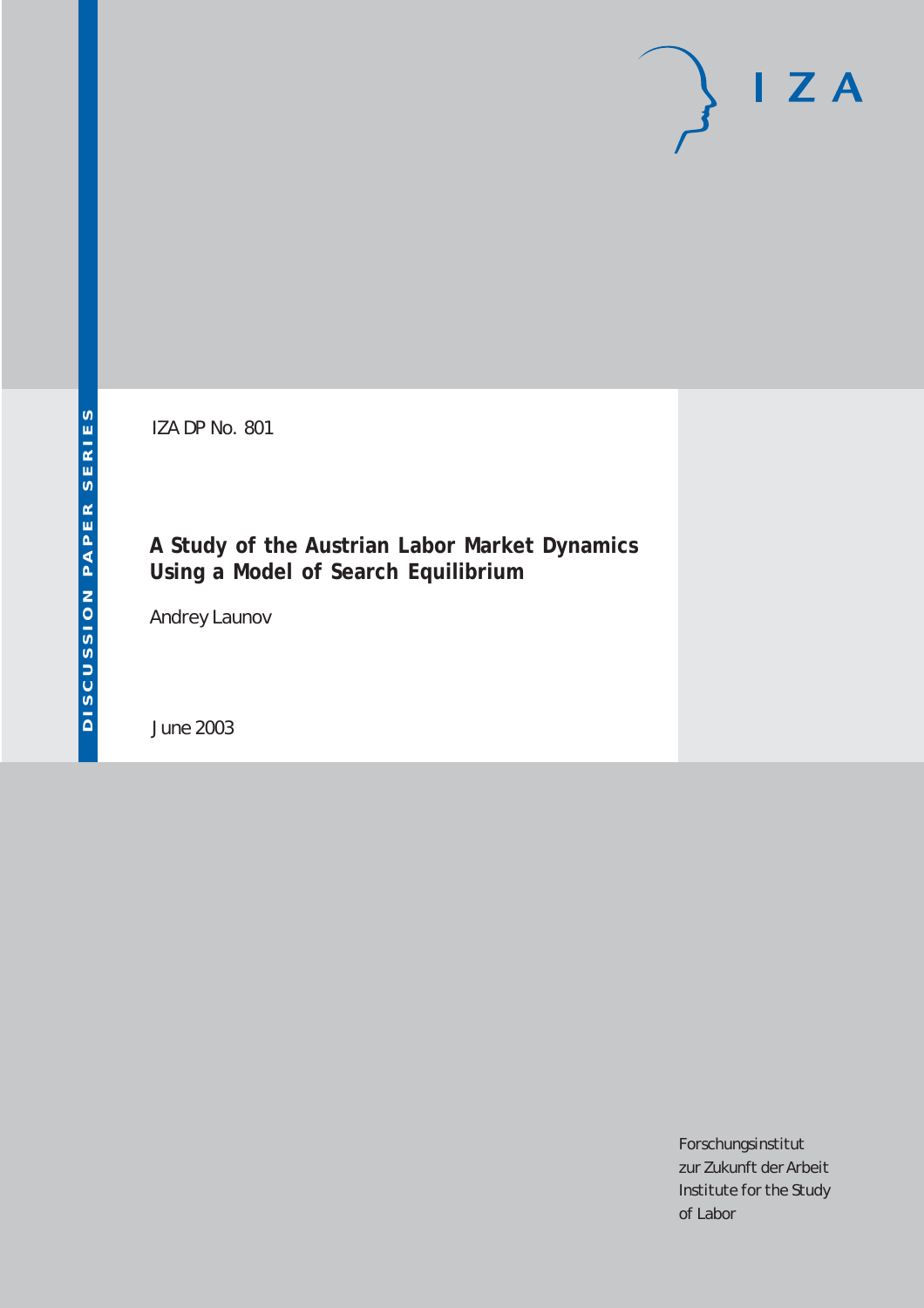# **A Study of the Austrian Labor Market Dynamics Using a Model of Search Equilibrium**

#### **Andrey Launov**

*University of Munich and IZA Bonn* 

Discussion Paper No. 801 June 2003

IZA

P.O. Box 7240 D-53072 Bonn Germany

Tel.: +49-228-3894-0 Fax: +49-228-3894-210 Email: [iza@iza.org](mailto:iza@iza.org)

This Discussion Paper is issued within the framework of IZA's research area *Internationalization of Labor Markets.* Any opinions expressed here are those of the author(s) and not those of the institute. Research disseminated by IZA may include views on policy, but the institute itself takes no institutional policy positions.

The Institute for the Study of Labor (IZA) in Bonn is a local and virtual international research center and a place of communication between science, politics and business. IZA is an independent, nonprofit limited liability company (Gesellschaft mit beschränkter Haftung) supported by Deutsche Post World Net. The center is associated with the University of Bonn and offers a stimulating research environment through its research networks, research support, and visitors and doctoral programs. IZA engages in (i) original and internationally competitive research in all fields of labor economics, (ii) development of policy concepts, and (iii) dissemination of research results and concepts to the interested public. The current research program deals with (1) mobility and flexibility of labor, (2) internationalization of labor markets, (3) welfare state and labor market, (4) labor markets in transition countries, (5) the future of labor, (6) evaluation of labor market policies and projects and (7) general labor economics.

IZA Discussion Papers often represent preliminary work and are circulated to encourage discussion. Citation of such a paper should account for its provisional character. A revised version may be available on the IZA website ([www.iza.org](http://www.iza.org/)) or directly from the author.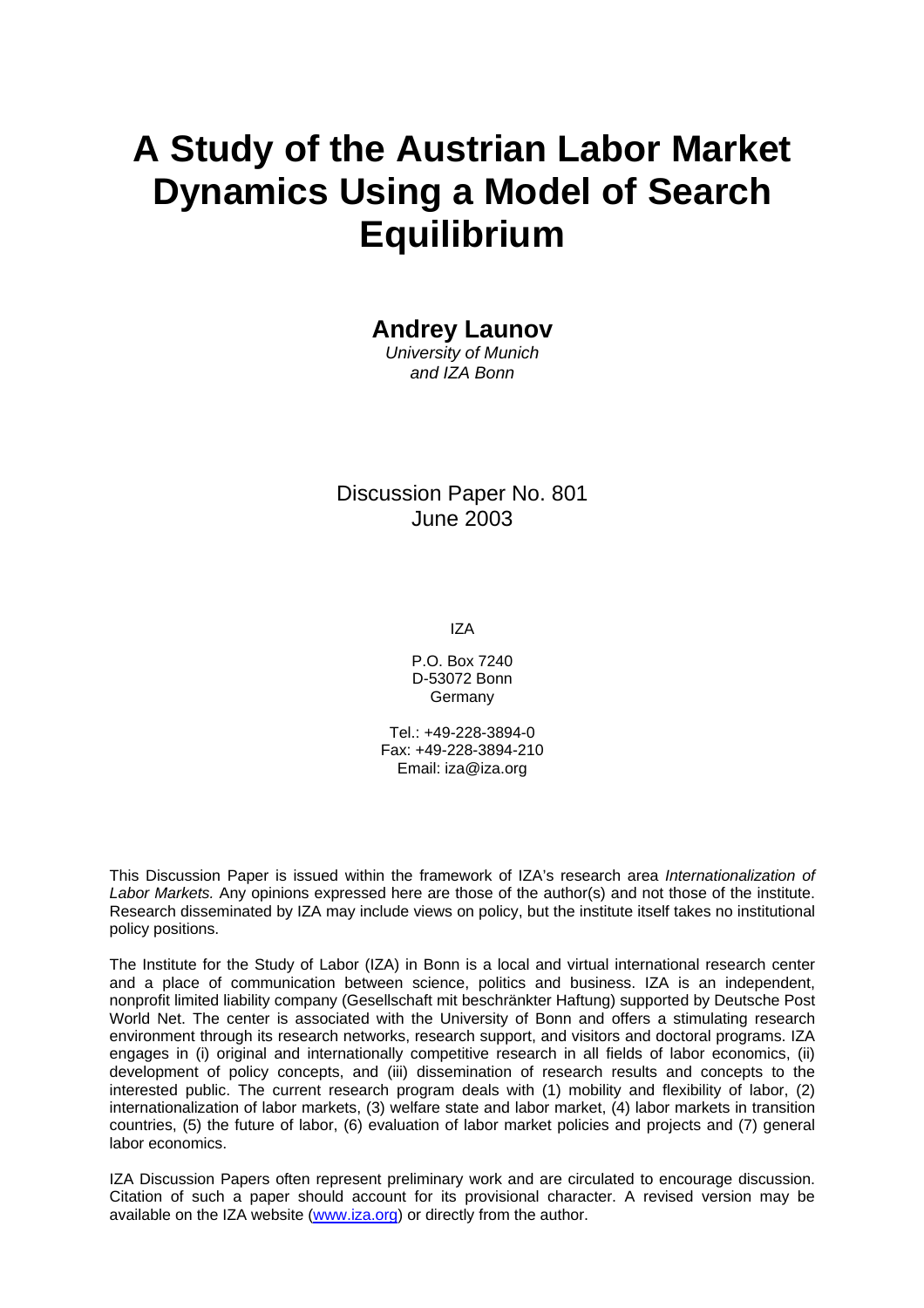IZA Discussion Paper No. 801 June 2003

# **ABSTRACT**

## **A Study of the Austrian Labor Market Dynamics Using a Model of Search Equilibrium**[∗](#page-2-0)

In this work we provide a theoretical overview of a search equilibrium model with continuous productivity dispersion and perform its estimation for the Austrian data. We describe empirically the dynamics of market equilibrium outcomes. Special emphasis is made on the analysis of changes in labour mobility and dependence of expected job durations on offered wages. We investigate the influence of excessive labour mobility on the equilibrium profits of firms. Facing a problem of top-coded wage data, we suggest an appropriate adjustment of the existing estimation methodology. Finally, we extend the econometric model for the observed heterogeneity of agents.

JEL Classification: J64

 $\overline{a}$ 

Keywords: search equilibrium, nonparametric estimation, top-coded wages

Andrey Launov Department of Economics University of Munich Ludwigstr. 28 80539 Munich Germany Tel.: +49 89 2180 5604 Fax: +49 89 2180 3954 Email: [andrey.launov@lrz.uni-muenchen.de](mailto:andrey.launov@lrz.uni-muenchen.de)

<span id="page-2-0"></span><sup>∗</sup> The paper has benefited from comments of a list of people to long to mention by name. My special thanks are to the Institute for Advanced Studies (Vienna) for the given data set and excellent research facilities.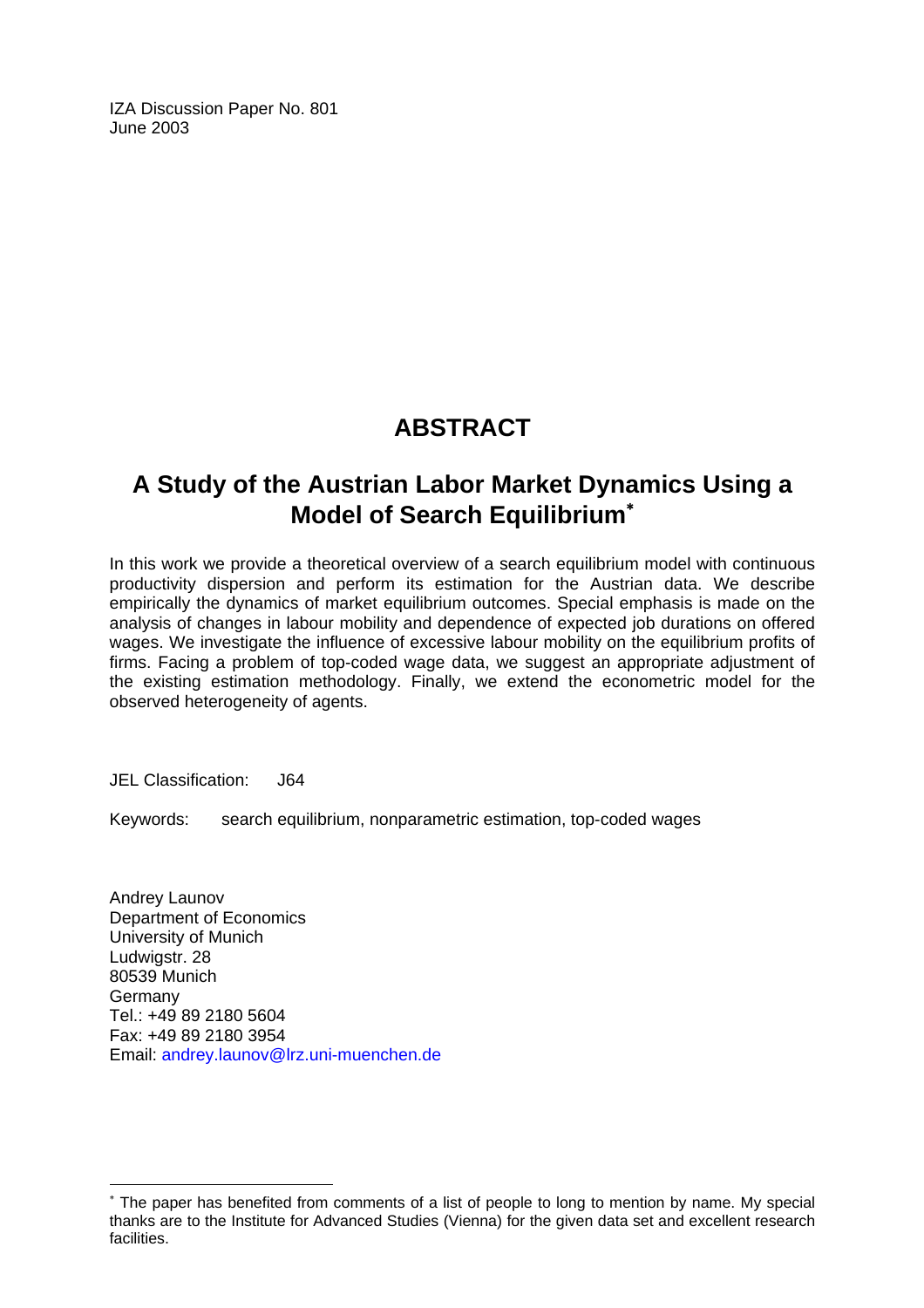#### 1 Introduction

In the present paper we perform a structural estimation of a search equilibrium model with wage posting. We use the results to analyze the changes in equilibrium outcomes, that occurred in the Austrian labor market over the last decade.

Recent advances in the theoretical search equilibrium modelling trigger a wave of applied work. Considerable part of it is connected to estimation of Burdett-Mortensen type of models, where equilibrium wage offer is determined through a solution of a wage-posting game among competing employers. This version is especially suitable to empirical studies, since it endogenously generates continuous theoretical wage offer and earnings distributions. Those can be related to the observed wage and duration data, providing rather simple identification and estimation of the structural parameters of a theoretical model. Among many others working in this area Bowlus et al. (1995), (2001) explore equilibrium wage distributions in the model with heterogeneous producers. Within this framework they study the speed of transition from school to work, and wage differentials of college graduates in the US. Koning et al. (1995) use the model to study structural and frictional unemployment and describe the effects of minimum wage policy experiments in the Netherlands. Ridder and van den Berg (1998) perform a survey of employment and unemployment durations of Dutch employees. Special emphasis deserve contributions of Bontemps et al. (1999), (2000) who develop a simple and powerful nonparametric procedure for the model, where heterogeneity of the demand side is characterized by a continuous productivity distribution.

The goal of the present paper is to provide an empirical description of equilibrium outcomes in the Austrian labor market at two different points of time and see in which direction the changes evolve. In our study we focus mainly on the three indicators of labor market performance. First of all we analyze changes in the expected unemployment durations predicted by the model. The question of interest here is whether the search theoretic framework is capable of grasping the recent big increases in observed unemployment duration. Secondly, we focus on changes in career advancement, job to job transitions and speed of climbing up the earnings ladder. On the job search and dependence of job duration on potential future earnings make the selected theoretical environment especially appropriate for this investigation. This aspect of our study is also important in view of the other empirical surveys of the job mobility in Austria. Mayrhuber and Url (1999), for instance, find that job mobility in the last years became surprisingly high. Thus, in our search equilibrium framework we will try to identify, which factors exactly contribute to the increased employed search activity of the labor supply side. Eventually, we will analyze the changes in profitability of the firms and their monopsony power in wage setting. The question we address here is again risen by Mayrhuber and Url (1999). Recording a considerable increase in labor mobility they ask which effect this can have on equilibrium profits of companies, who may invest in training. Or, addressing this issue from the efficiency wage viewpoint, are the efficiency wages efficient enough to keep workers for sufficiently long time and not loose from early quits. The answer to this question could be given in a search equilibrium framework, where the firms profit is a part of a steady-state solution. Looking into the profit changes over time we will try to give such an answer in this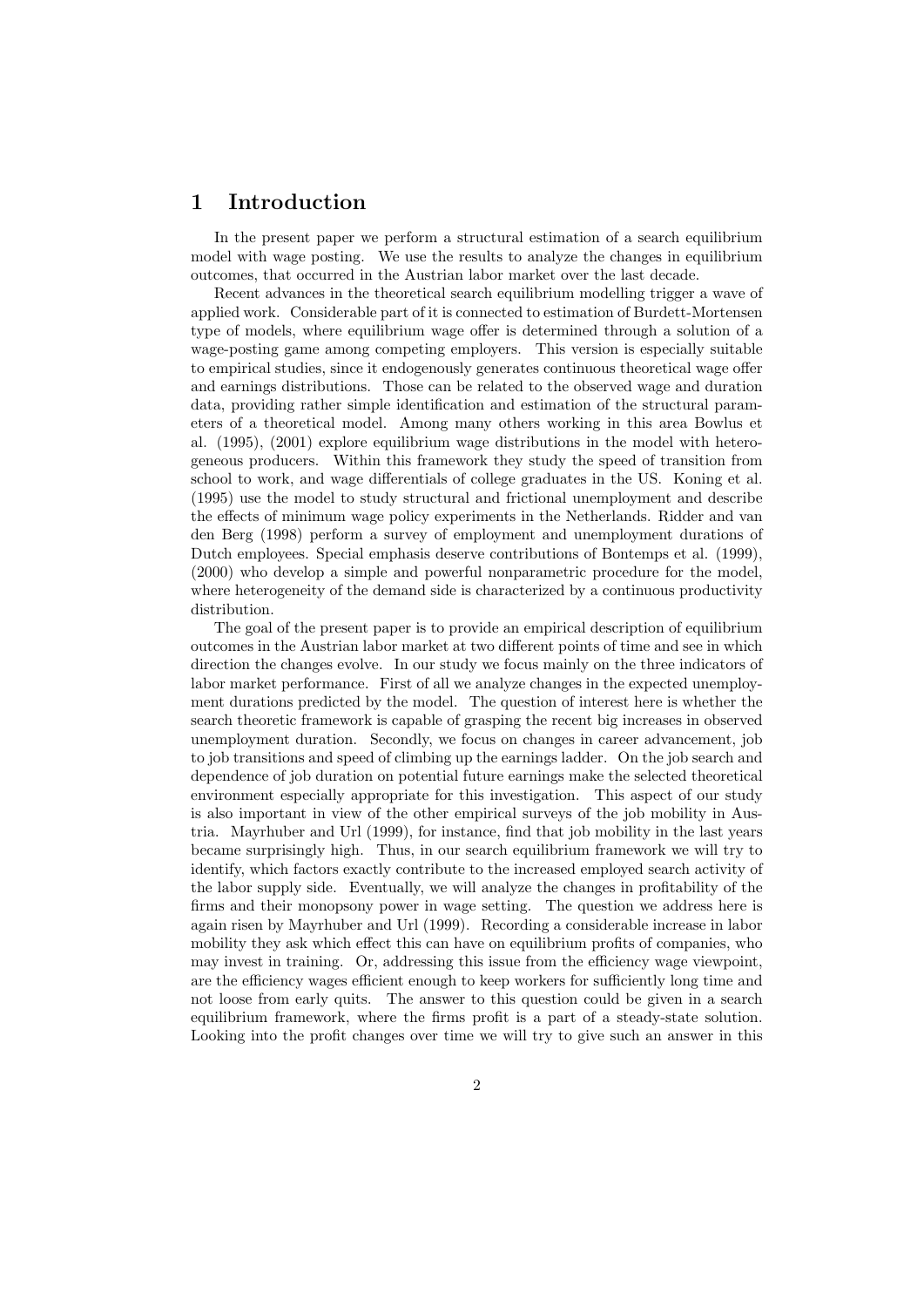paper.

In the present paper we estimate the model with continuous productivity dispersion using the nonparametric methodology of Bontemps et al. (2000). We also consider the issue of the robustness of the model to parametric assumptions on equilibrium offer and productivity distributions.

The paper is organized as follows. The second section provides a brief theoretical overview of the model. The third section describes the data. In the fourth section we describe the estimation methodology. The fifth section presents the results of the work and their discussion. In the conclusion we summarize the main findings.

#### 2 The Model

The model incorporates both labor supply side (workers) and labor demand side (employers) who meet on the market. Workers search for jobs and employers offer job opportunities. Both types of agents are rational. Workers maximize their utility of being employed and employers maximize their profits.

Workers utility  $U(w)$  is an increasing function of wage<sup>1</sup> earned. Workers are homogeneous with respect to their opportunity cost of employment (b) and therefore have the same reservation wage  $(R)$ . There are two states in which workers can be, namely, "employment" and "unemployment", and workers search whenever employed or unemployed. Change of states is assumed to follow Poisson process. Transition from current to a better paid job is also qualified as a change of state, so there are three Poisson arrival rates that govern all transitions in the working history. We define arrival rates of a job offer to unemployed and employed worker as  $\lambda_0$ and  $\lambda_1$  respectively. Arrival rate of a layoff is  $\delta$ . Search process of an individual is formalized as a repeated drawing of job offers from some distribution  $F(w)$  and acceptance or rejection of the offer after each draw. It is important to notice that rejected wage offers are unobserved. Available earnings data are just current salaries of employed individuals and so are necessarily accepted wages. Therefore instead of offer distribution  $F(w)$  only earnings distribution  $G(w)$  can be observed.

Searching workers face an optimal stopping problem. If an agent is unemployed, Mortensen and Neumann (1988) show that the solution for this problem is a reservation wage

$$
R = b + (\lambda_0 - \lambda_1) \int_R^{\overline{w}} \frac{\overline{F}(x)}{\delta + r + \lambda_1 \overline{F}(x)} dx
$$
 (1)

where  $\bar{F}(x) = 1 - F(x)$ ,  $supp(F) = [R, \overline{w}]$  and r is an interest rate. If an agent is employed, the solution is to accept any wage greater than that currently earned. This constitutes workers prescription for utility maximizing behavior. Following Mortensen and Neumann (1988) without loss of generality we can associate  $\lambda_0$  and  $\lambda_1$  that satisfy (1) with agents optimal search intensities.

To formulate the employers problem we start with two important findings, both due to Burdett and Mortensen (1998). Let  $U$  be a steady state number of unemployed

<sup>&</sup>lt;sup>1</sup>We use the terms "wage", "income" and "earnings" interchangeably. In all cases income before tax is meant.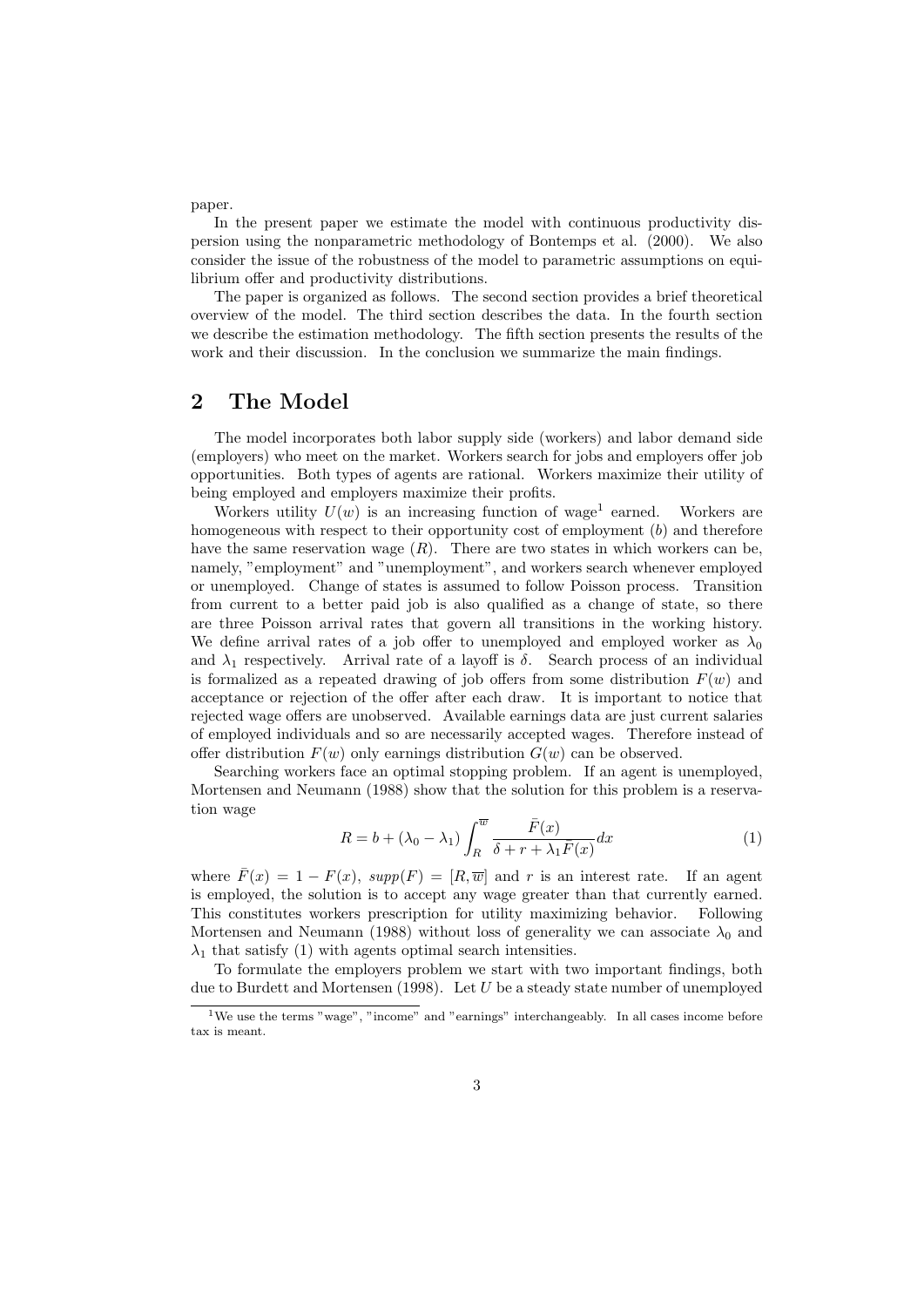workers,  $M$  – total number of supplying agents and  $N$  – steady state number of active firms. Then in equilibrium the probability of encountering an unemployed agent is  $U/M = \delta (\delta + \lambda_0)^{-1}$ . Moreover, in equilibrium there exists an unambiguous dependence between unobserved offer and observed earnings distribution  $(F, G)$  and density  $(f, g)$  functions

$$
\bar{F}(w) = \frac{\delta [1 - G(w)]}{\delta + \lambda_1 G(w)} \qquad f(w) = \frac{\delta (\delta + \lambda_1)}{\left[\delta + \lambda_1 G(w)\right]^2} g(w) \tag{2}
$$

These identities make possible to derive the amount of workers  $l$  attracted in the steady state by any offered wage w

$$
l(w) = \frac{M - U}{N} \frac{\delta(\delta + \lambda_1)}{\left[\delta + \lambda_1 \bar{F}(w)\right]^2} = \frac{M - U}{N} \frac{\left[\delta + \lambda_1 G(w)\right]^2}{\delta(\delta + \lambda_1)}
$$
(3)

 $l(w)$  already depends on the unknown search intensity parameters. Employers now face a problem of maximizing their profit with respect to wage paid

$$
\pi = \max_{w} (p - w) l(w) \tag{4}
$$

with  $l$  given by  $(3)$ . In the considered version of the model employers are heterogeneous with respect to their productivity. The probability distribution of productivity across active firms  $\Gamma(p)$ , is assumed to be continuous,  $supp(\Gamma) = [p, \bar{p}]$ . Bontemps et al. (2000) show that under continuity assumption there exists a unique single valued, monotone and continuous function  $w = K(p)$ , which maps the support of the productivity distribution into the support of the wage offer distribution. This implies that each  $p$ -type firm offers only one wage, which rules out discontinuity of the wage offer distribution, immanent to the models with discrete productivity dispersion. Existence and uniqueness of  $K(p)$  allows expressing first order conditions for firms in terms of firms productivity. Indeed, taking the derivative of  $(4)$  with respect to w, and using some algebra single firm optimality conditions become

$$
p = w + \frac{\delta + \lambda_1 \bar{F}(w)}{2\lambda_1 f(w)} = w + \frac{\delta + \lambda_1 G(w)}{2\lambda_1 g(w)}
$$
(5)

where  $p$  is a known firm-specific constant. Bontemps et al. (2000) show that using FOC in (5) one can derive the probability density of the productivity levels of firms, operational in equilibrium

$$
\gamma(p) = \frac{2\lambda_1 f(w)^3}{\lambda_1 f(w)^2 - f'(w)[\delta + \lambda_1 \bar{F}(w)]}
$$
\n
$$
= \frac{2\delta\lambda_1 (\delta + \lambda_1)g(w)^3}{3\lambda_1 g(w)^2[\delta + \lambda_1 G(w)]^2 - g'(w)[\delta + \lambda_1 G(w)]^3}
$$
\n(6)

Moreover, they use equation (5) to find an optimal wage offer of a firm with given productivity level p, i.e. find K(p). Provided that in equilibrium  $F(w) = \Gamma(p)$  a solution for the optimal equilibrium wage offer is:

$$
w_{opt} = K(p) = p - \left[\delta + \lambda_1 \bar{\Gamma}(p)\right]^2 \int_R^p \frac{dx}{\left[\delta + \lambda_1 \bar{\Gamma}(x)\right]^2}
$$
(7)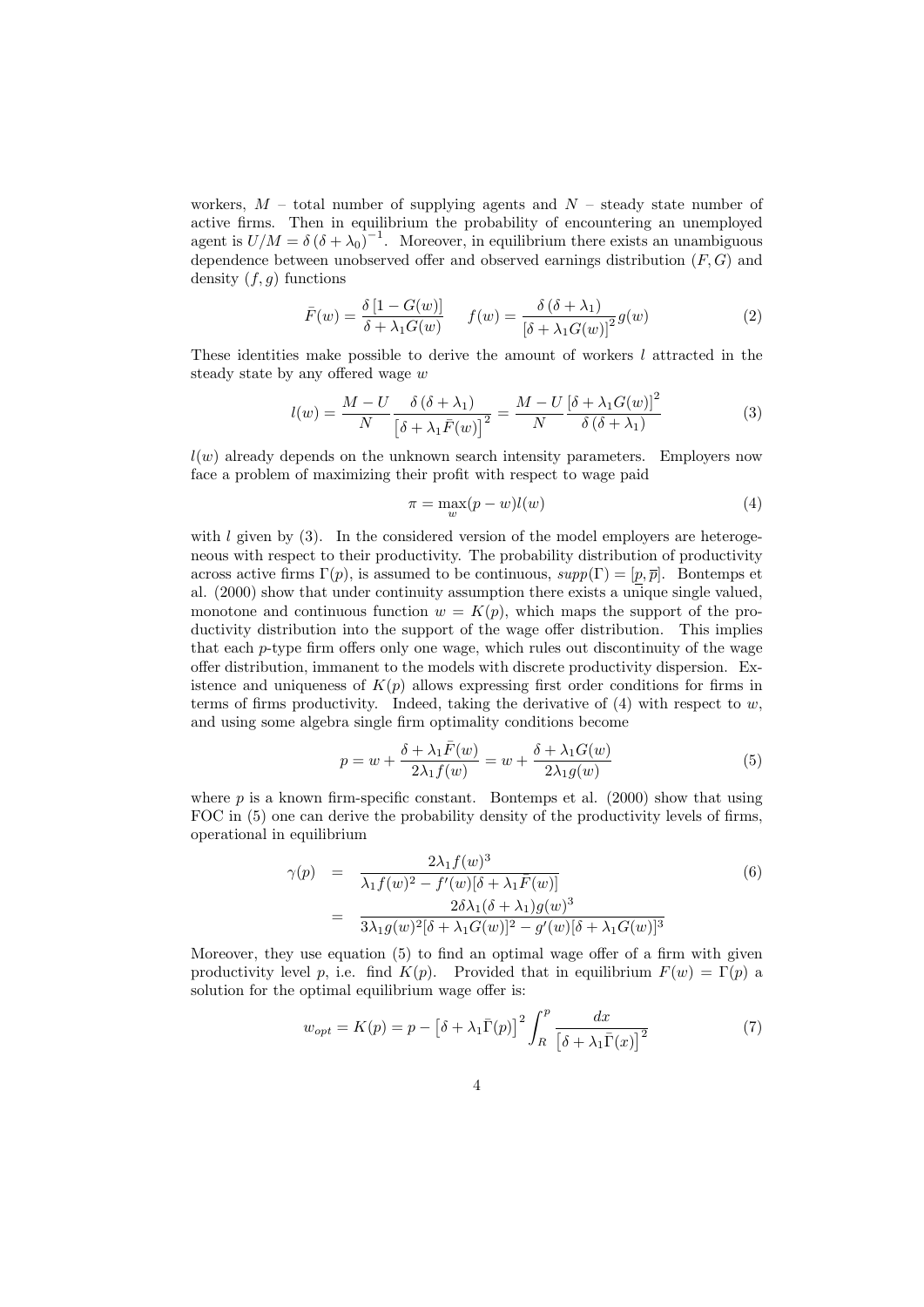Bontemps et al. (2000) show that whenever an upper bound of the support of the wage offer density is finite there exists at least one equilibrium on the market. A formal definition of market equilibrium concludes the theoretical overview.

**Definition 1** A market search equilibrium is a triple  $\{F(w), \mathcal{W}, \mathcal{K}_p\}$  such that:

1) The distribution of wage offers is  $F(w) = \int F(w|p) d\Gamma(p)$ , where  $\Gamma(p)$  is a productivity distribution of firms, active in the market

2)  $W = \max\{R, w_{current}\}\$ is the workers best response to firms wage-posting behavior; R defined in  $(1)$ 

3)  $\mathcal{K}_p = \arg \max \{ \pi(p, w) | R \leq w \leq \overline{w} \}$  is a set of profit-maximizing wages posted in equilibrium by each p-type firm;  $\pi(p, w)$  defined in (4) and  $\mathcal{K}_p$  defined in (7)

Burdett and Mortensen (1998) show that for any  $p$ -type firm the unique offer distribution  $F(w|p)$  that satisfies Definition 1 is given by

$$
F(w|p) = \frac{1 + \kappa_1}{\kappa_1} \left[ 1 - \sqrt{\frac{p - w}{p - w_{\min}}} \right]
$$
 (8)

Theoretical description above represents the equilibrium solution exclusively in terms of structural parameters and employers productivity. In the most straightforward case, researcher may use productivity data and, assuming some parametric form for  $\Gamma(p)$ , construct the likelihood function. In case only wage data are available, some more elaboration will be required to compute the equilibrium wage offer distribution. Namely, for its calculation one will need to know  $p$  in order to get  $(8)$ . This will involve solving for the inverse of (7), which is a tedious task. Therefore in such situation it is more efficient to follow the nonparametric estimation procedure suggested by Bontemps et al. (2000). This is what we do in the present work.

#### 3 The Data

In the present survey we use data from the Austrian Social Security Records. They represent working history of individuals who were followed through a fifteen year period from 1984 to 1998. All observations are made on 30.05 of each year. Individual data include gender, age, income, professional affiliation, employment status and various indicators on employment/unemployment durations. Using the guidelines of Ridder and van den Berg (1998) we draw two samples at 1988 and 1994 and restore labor market histories of all sampled individuals. All individuals are divided into the four employment status categories, namely "employed", "unemployed", "on study" and "other". In what follows we consider only "employed" and "unemployed" ones. The reason is that the theoretical model is restricted to only these two states of the labor market. It is believed that individuals who fall into the rest of two groups have incentives different from the agents described by the model. Therefore they should be left out.

For the same reason we exclude from our sample part-time workers. Unfortunately, there is no direct indication of part-time employment in the data. To draw samples with the least possible noise we argue that if an agent works on a full-time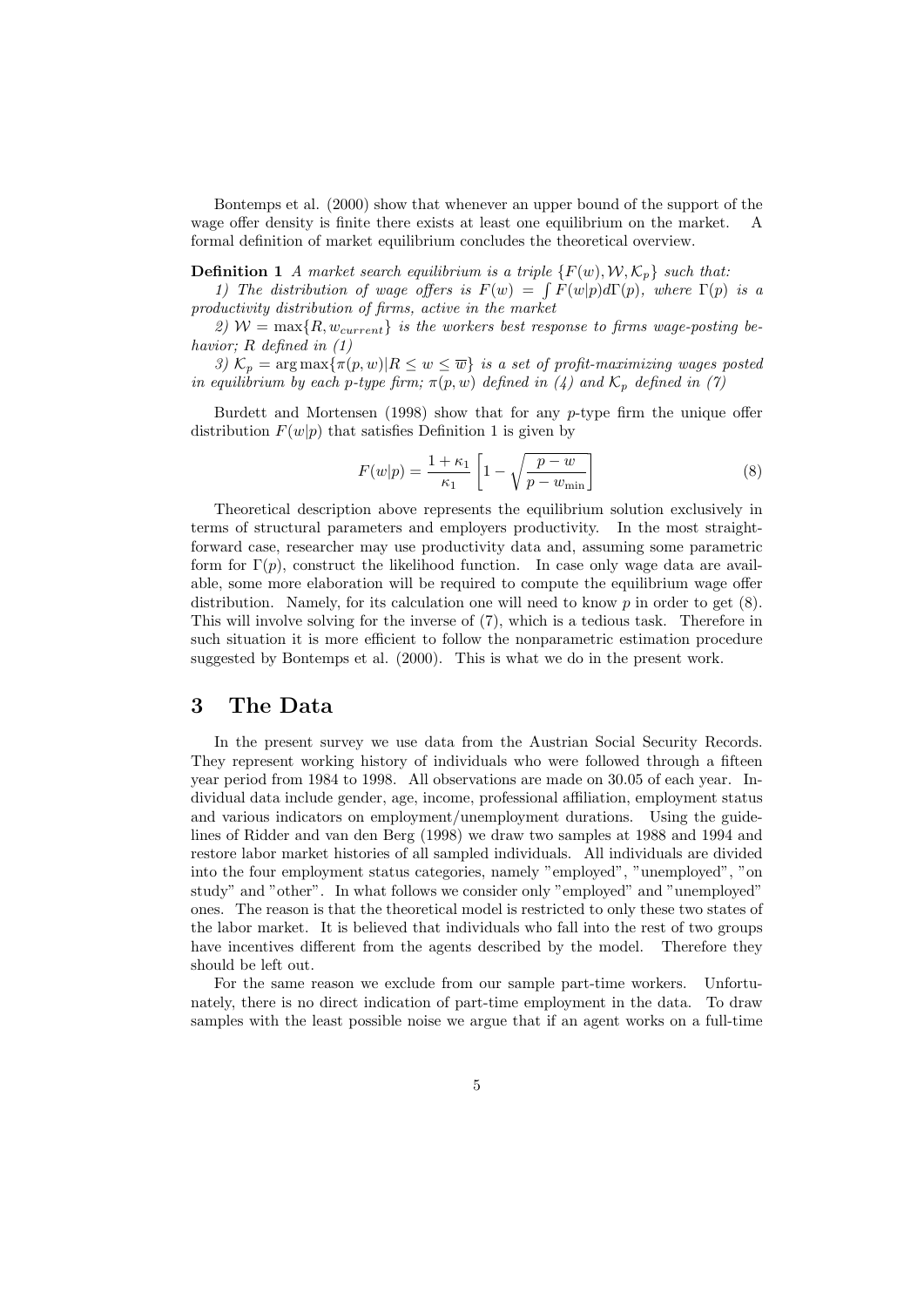|                             | 31.05.1988 | 31.05.1994 |
|-----------------------------|------------|------------|
| Number of Individuals       | 3404       | 3726       |
|                             |            |            |
| I. EMPLOYED                 | 3110       | 3361       |
| Transitions                 |            |            |
| $1)$ - to job               | 1011       | 731        |
| $^{2)}$ - to unemployment   | 757        | 707        |
| $3)$ - other                | 616        | 362        |
| Durations                   |            |            |
| Uncensored                  |            |            |
| - mean                      | 43.189     | 42.324     |
| - standard deviation        | 34.884     | 33.008     |
| - number of observations    | 1146       | 1288       |
| <i>Censored</i>             |            |            |
| - left                      | 622        | 150        |
| $4)$ - right                | 257        | 1085       |
| $5$ ) - both left and right | 469        | 476        |
| Censored Durations Total:   | 1348       | 1711       |
| <b>II. UNEMPLOYED</b>       | 294        | 365        |
| Transitions                 |            |            |
| $^{6)}$ - to job            | 34         | 29         |
| $^{7)}$ - other             | 257        | 288        |
| Durations                   |            |            |
| Uncensored                  |            |            |
| - mean                      | 6.123      | 5.638      |
| - standard deviation        | 8.358      | 3.226      |
| - number of observations    | 34         | 29         |
| Censored                    |            |            |
| - left                      |            |            |
| $^{8)}$ - right             | 3          | 48         |
| $9)$ - both left and right  |            |            |
| Censored Durations Total:   | 3          | 48         |

Table 1 "Duration Data for the Austrian Labor Market (months, individuals)"

COMMENTS:

- a) The number of employed individuals I. is a sum from 1) to 5), i.e. the sum of completed, left-, right- and both left and right censored durations.
- b) Left censored durations are fully absorbed by the sum from 1) to 3), i.e. the sum of right-observed durations.
- c) The number of unemployed individuals II. is a sum from 6) to 9), i.e. again the sum of completed, left-, right- and both left and right censored durations.
- d) Total number of individuals is a sum of I. and II.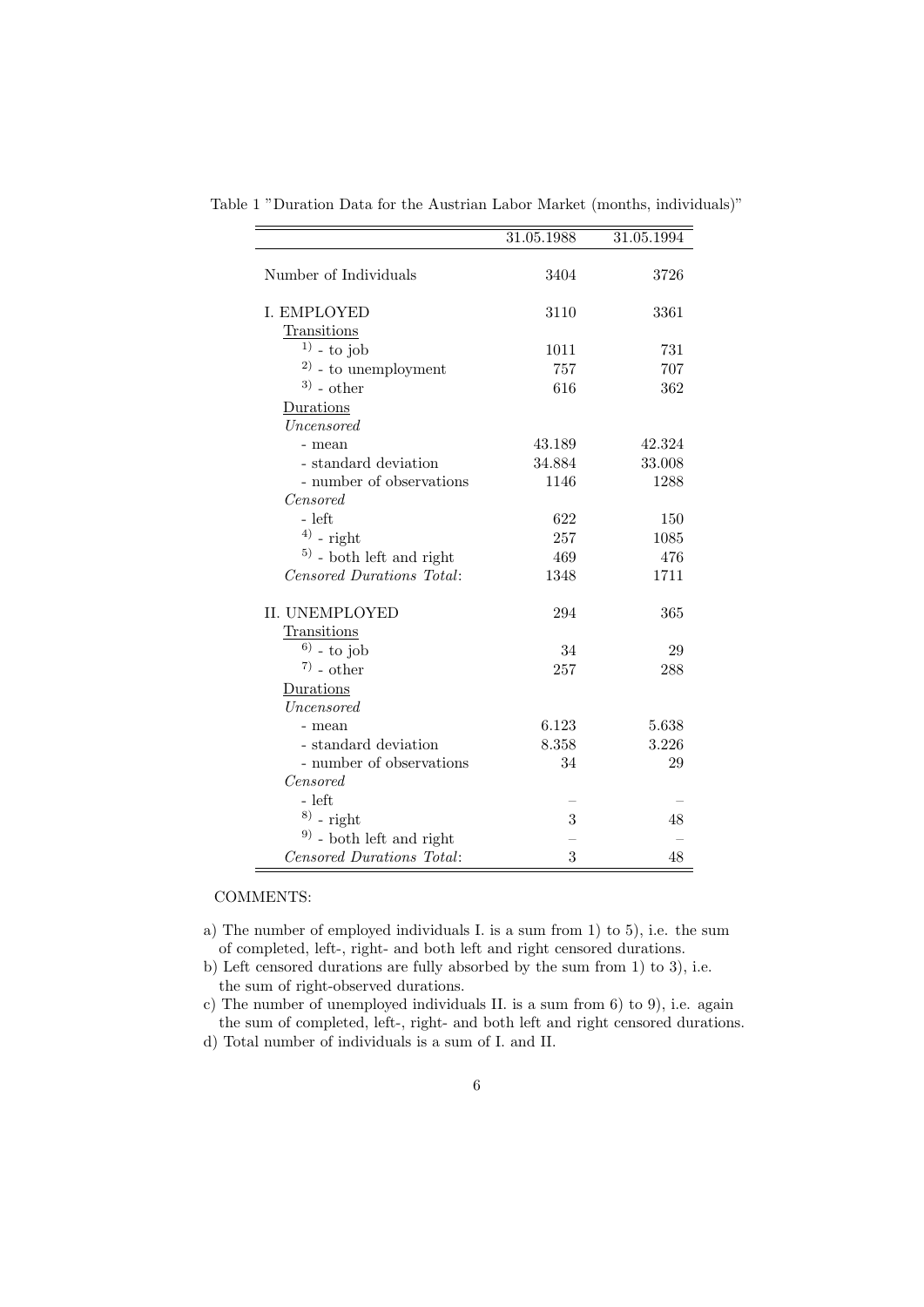basis, her income is at least as high as the legal minimum wage before tax. Thus people, with income below the minimum are left out of consideration. Here we should also notice that in fact there is no uniform legal minimum wage in Austria. Instead, every year unions in all industries bargain with employers for minimum wages that should be paid in respective industries throughout the whole year. As an approximation for a single minimum wage we take an average of agreed within-industry wages, which are available from the annual reports of the Austrian Central Statistical Office.

The described processing results in two wage and duration data samples with 3404 (294) employed (unemployed) at 30.05.88 and 3726 (365) employed (unemployed) at 30.05.94. Summary statistics of the duration lengths is given in Table 1.

There are two problems with the resulting samples. The first one is a so called "length-biasedness" of duration data, which is connected with our way of sampling the durations. The problem is such that the spells with the longer length have in general higher probability to be included into the sample. To overcome this problem we construct the likelihood on the basis of the joint distribution of elapsed and residual durations as suggested by Ridder (1984). The treatment of length-biasedness is described in details in Section 4.1. The second problem is that the wages in the original data set are top-coded. Right censoring amounts to about 10% in both samples. This makes direct application of the nonparametric estimation procedure of Bontemps et al. (2000) problematic. Our proposed solution to this problem is presented in Section 4.2.

#### 4 Estimation Methodology

Structural parameters  $\{\lambda_0, \lambda_1, \delta\}$  are estimated from the econometric model built on wage and duration data. General approach to the construction of the likelihood is based on Lancaster (1990) and Ridder and van den Berg (1998). Additionally we discuss modifications, which are necessary to account for the particularities of our data.

#### 4.1 The Likelihood

The backbone process of the model is Poisson, so waiting time between any two adjacent events is exponentially distributed with parameter  $\theta$ . Though, due to the non-randomness of the sample this property can not be applied directly. Instead we follow Ridder (1984) and analyze a joint distribution of elapsed  $(t_e)$  and residual  $(t_r)$  durations of a spell. On the distribution of the elapsed duration it is known that certain time  $t_e$  ago there was a renewal of states and since then an individual spent at least  $t_e$  in a new state. Renewal probability for  $Poi(\theta)$  is shown to be equal to  $\theta$ . On the distribution of the residual duration our knowledge is that given a certain elapsed time  $t_e$  an individual spends in this state additional time  $t_r$   $(t_r > 0)$ . Therefore appropriate densities are:

Elapsed:

\n
$$
f(t_e) = \theta e^{-\theta t_e}
$$
\nResidual:

\n
$$
f(t_r|t_e) = \theta e^{-\theta t_r}, t_r > 0
$$
\nJoint:

\n
$$
f(t_e, t_r) = \theta^2 e^{-\theta (t_e + t_r)}, t_r > 0
$$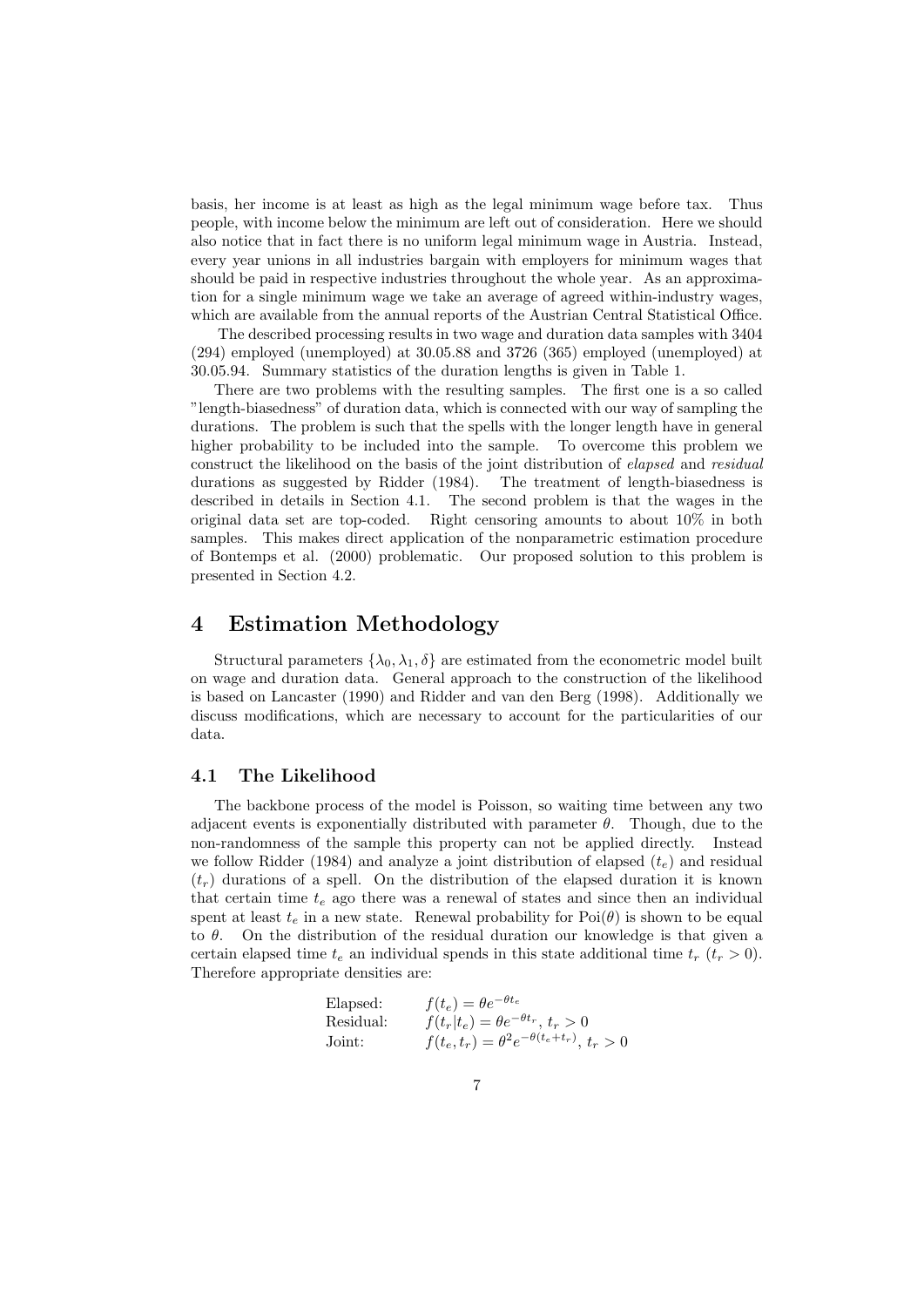Hazard of  $Exp(\theta)$  is  $\theta$ , so for unemployed individuals hazard of exit from current state is just the arrival rate of job offer i.e.  $\theta = \lambda_0$ . For employed individuals hazard of exit from current job is a sum of the transition intensity to a job, which pays higher wage (i.e. arrival of acceptable job offer), and the transition intensity to unemployment. So:  $\theta = \lambda_1 \overline{F}(w) + \delta$ .

To formulate likelihood contributions of unemployed  $(\mathcal{L}_{un})$  and employed  $(\mathcal{L}_{empl})$ individuals we also notice that the probability of encountering unemployed agent in equilibrium is  $\delta (\delta + \lambda_0)^{-1}$ . Then the probability of meeting an employed individual who works at the observed wage is  $\lambda_0 g(w) (\delta + \lambda_0)^{-1}$ . Additionally, to account for multiple destinations in the cases of transition from job to job and from job to unemployment the likelihood contribution of employed individual should be multiplied with the transition probabilities:

$$
\pi_{j \to u} = \frac{\delta}{\delta + \lambda_1 \bar{F}(w)} \quad \text{and} \quad \pi_{j \to j} = \frac{\lambda_1 \bar{F}(w)}{\delta + \lambda_1 \bar{F}(w)}
$$

To account for censored durations, in case of left censoring we drop the renewal probability and in case of right censoring we change residual density by its survivor. With these results  $\mathcal{L}_{un}$  and  $\mathcal{L}_{empl}$  individuals become:

$$
\mathcal{L}_{un} = \frac{\delta}{\delta + \lambda_0} \lambda_0^{2 - d_r - d_l} \exp \left\{ -\lambda_0 (t_e + t_r) \right\} f(w)^{1 - d_r} \tag{9}
$$

$$
\mathcal{L}_{empl} = \frac{\lambda_0 g(w)}{\delta + \lambda_0} \left[ \delta + \lambda_1 \bar{F}(w) \right]^{1 - d_l} \exp\{-\left[ \delta + \lambda_1 \bar{F}(w) \right] (t_e + t_r) \} \left[ \left[ \lambda_1 \bar{F}(w) \right]^{d_t} \delta^{1 - d_t} \right]^{1 - d_r}
$$
\n(10)

Here  $d_l = 1$ , if a spell is left-censored, 0 otherwise;  $d_r = 1$ , if a spell is right-censored, 0 otherwise;  $d_t = 1$  if there is a job-to-job transition, 0 otherwise.

Using steady state identity for distributions (2), we substitute unknown wage offer distribution  $(F)$  and density  $(f)$  with expressions containing earnings distribution  $(G)$ and density  $(q)$ . Such substitution enables us using a suggested by Bontemps et al. (2000) "nonparametric 3-step procedure" of structural parameters estimation. On its first step we compute non-parametric estimates of  $g(w)$  and  $G(w)$ . On the second step we substitute values of  $q(w)$  and  $G(w)$  in the likelihood function with their estimates from the step one and maximize the likelihood with respect to  $\lambda_0, \lambda_1$  and  $\delta$ . On the third step equilibrium outcomes  $(4) - (7)$  derived from the theory are evaluated using estimates from the steps one and two.

As already mentioned in Section 2, application of this estimation procedure simplifies calculations greatly. Moreover, Bontemps et al. (2000) argue that nonparametric procedure gives the highest possible fit to the observed data. In our analysis we can actually test this claim, comparing the estimated equilibrium wage offer distributions with their assumed parametric counterparts. We return to this issue in Section 5.3.

Finally we comment on the estimation of the support bounds of earnings distribution. Bowlus et al. (1995) suggest that  $R = \min(w)$  and  $\overline{w} = \max(w)$ . In the present paper we rather use average of agreed within-industry minimum wages as an estimator for R. For  $\overline{w}$  we keep  $\overline{w} = \max(w)$ . Following Bowlus et al. (1995), application of  $\max(w)$  leads to non-normality of MLE of parameters of interest. Therefore we bootstrap standard errors.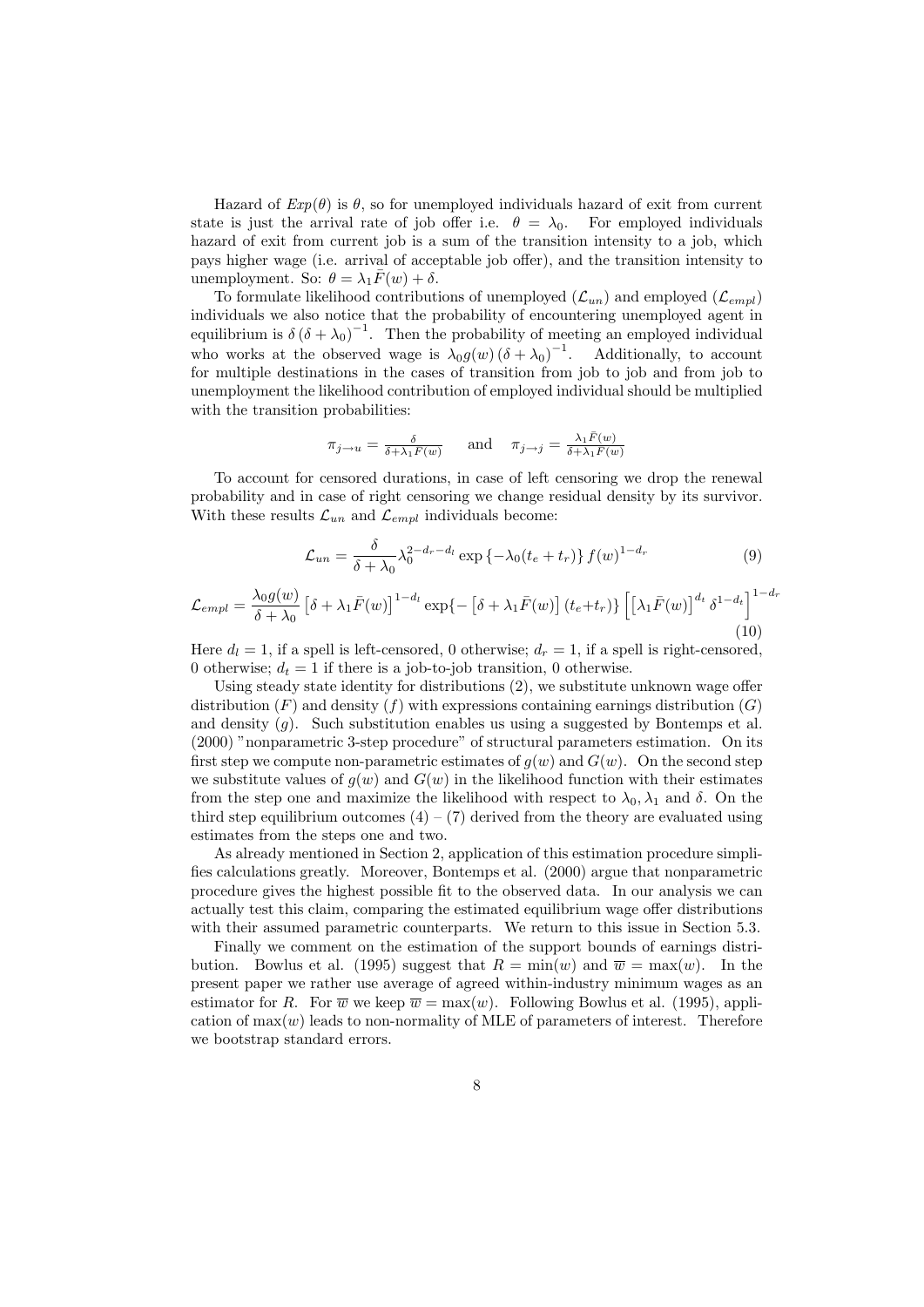#### 4.2 Nonparametric Features of the Likelihood and the Problem of Top-Coded Wages

It would be straightforward to estimate the model now if there were no additional complication connected with the data. As mentioned in Section 3, about 10% of top earnings observations are censored. Absence of information on the wages from the upper decile of earnings distribution makes non-parametric estimation of its right tail unfeasible. To solve this problem we suggest to approximate the tail by some known distribution. Fortunately, properties of earnings distribution allow doing so. As Fichtenbaum and Shahidi (1988) suggest, common practice would be to approximate it by the right tail of Pareto distribution. So we will informally split the support of  $G(w)$  in two intervals: on the first interval we use nonparametric estimates of  $q(w)$ and  $G(w)$ , on the second one  $q(w)$  and  $G(w)$  are to be of a Pareto form.

Consider the first interval. With presence of right censoring in the observed income natural nonparametric estimator of earnings distribution is a Product-Limit Estimator. To estimate the density we follow Padgett (1988), who suggests a version of a Blume-Susarla estimator suited to the case when right censoring is not random and the censoring threshold is the same constant. Formally:

$$
\tilde{g}(w) = \left[ nh^{-1} \right] \sum_{j=1}^{n} K\left(\frac{w - W_j}{h}\right) [I_j = 1]
$$
\n(11)

where  $I_j$  is an indicator function, which takes value 1 if  $w_j$  is less then the value of the censoring threshold and zero otherwise. Padgett (1988) justifies an application of Gaussian kernel for (12). Additionally, Vuong et al. (2000) show that whenever the distribution has a compact set as a support any kernel density estimator is asymptotically downward biased towards tails. Bontemps et al. (2000) state that this bias is precisely  $E[\hat{g}(w)] \to \frac{g(w)}{2}$  and suggest the following bias-corrected kernel estimator:

$$
\hat{g}(w) = \tilde{g}(w) \left[ \Phi \left( \frac{x - w}{h} \right) \right]^{-1} \tag{12}
$$

In view of right censoring and subsequent Pareto approximation (12) presents a version of the estimator with only left tail correction making it suitable for our study.

Now consider the approximation of earnings distribution on the second interval. The length of this interval is determined by log-log plot of  $1-\tilde{G}(w)$ . By the property of Pareto distribution the approximation is justified only on the segment where  $ln(1-\alpha)$  $G(w)$ ) is linear against ln(w). In our study linearity of ln(1 –  $G(w)$ ) amounts to top 20% of wages in both samples. By substitution of  $\ln(1 - \hat{G}(w))$  into the equation linear in  $\ln(w)$  both scale and shape parameters of Pareto distribution are estimated by NLS.

With knowledge of the exact form of Pareto approximate we specify likelihood contributions of individuals with top-coded earnings in a standard way. If the wage is top-coded the individual contribution to the likelihood is  $P(W \geq w^{cens}, t_e, t_r)$ . If, however, the wage is observed but still falls in the second interval, the likelihood contribution is the same as (10) with the only difference that now Pareto pdf and cdf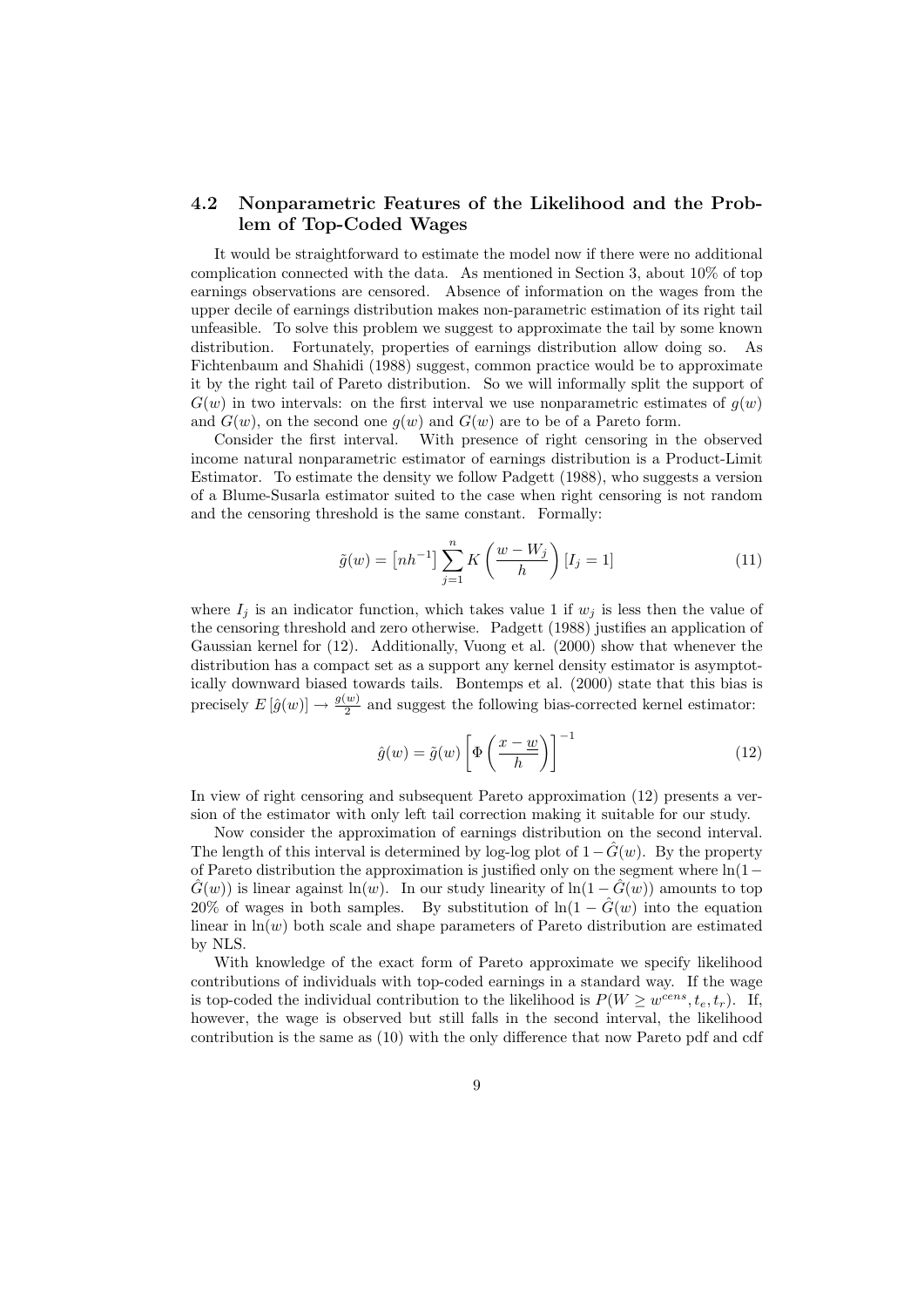will be substituting  $g(w)$  and  $G(w)$ . This implies that contribution of all employed workers to the likelihood is<sup>2</sup>

$$
\mathcal{L}_{empl} = \left[ \prod_{\{A\}} \mathcal{L}_{empl_i}(\xi | t_{e_i}, t_{r_i}, g(w_i), G(w_i)) \right] \times \left[ \prod_{\{B\}} \mathcal{L}_{empl_i}(\xi | w_i, t_{e_i}, t_{r_i}) \right] \times \left[ \prod_{\{C\}} \left[ \int_{w^{cens}}^{\overline{w}} f(\xi | w_i, t_{e_i}, t_{r_i}) dw \right] \pi_i \right] \tag{13}
$$

where  $\{A\}$  is the set of individuals for who earnings density and distribution were calculated nonparametrically (about 80% of all employed),  $\{B\} \cup \{C\}$  is the set of individuals for who Pareto approximation of earnings distribution was applied (approximately 20% all employed). Within  ${B} \cup {C}$  subset  ${B}$  contains individuals with observed wages ( $\approx 10\%$  of all) and subset  $\{C\}$  contains individuals with topcoded wages ( $\approx 10\%$  of all). In the last square bracket  $\pi_i$  represents an appropriate probability term, discussed in Section 4.1.

Contribution of all unemployed agents to the likelihood is

$$
\mathcal{L}_{un} = \prod_{\{U\}} \mathcal{L}_{un_i}(\xi | t_{e_i}, t_{r_i}) \tag{14}
$$

As there were no instances of transition from unemployment to a job with top-coded wage in this particular study, (14) does not take an account for that. Otherwise its construction would have been the same as in (13).

#### 4.3 The Likelihood and Observed Heterogeneity

Knowledge of estimated parameters is already sufficient to describe labor market equilibrium empirically. Though, having a single parameter  $\{\lambda_0, \lambda_1, \delta\}$  to approximate the whole set of individual-specific parameters  $\{\{\lambda_{0i}\},\{\lambda_{1i}\},\{\delta_i\}\}\,$ ,  $i=1,\ldots n$ , may be too restrictive, because even observed heterogeneity of employees is neglected. Theoretical model assumes that all the workers are homogeneous with respect to opportunity cost of employment. However, they may be different with respect to gender, age, skills etc. Therefore, to make more precise inference we suggest to extend an econometric specification and allow for observed heterogeneity. To do so we borrow from the idea of Ridder, van den Berg (1998) and treat the observed qualities as covariates. Structural parameters of the model then could be specified as follows

$$
\lambda_0 = \exp(X\beta_1), \quad \lambda_1 = \exp(X\beta_2), \quad \delta = \exp(X\beta_3)
$$

In the present work we study variation of structural parameters induced by age and gender. Thus, X consists of the constant, age and gender variables. Notice that if  $X$  contains the constant only, the whole specification reduces to the basic model, described in Section 4.2-3. In practice we estimate the basic model as a special case of the extended one. The results of homogeneous model estimation and estimation in presence of covariates are reported in Section 5.1 and 5.2 respectively.

<sup>&</sup>lt;sup>2</sup>For convenience of notation here  $\xi \equiv {\lambda_0, \lambda_1, \delta}.$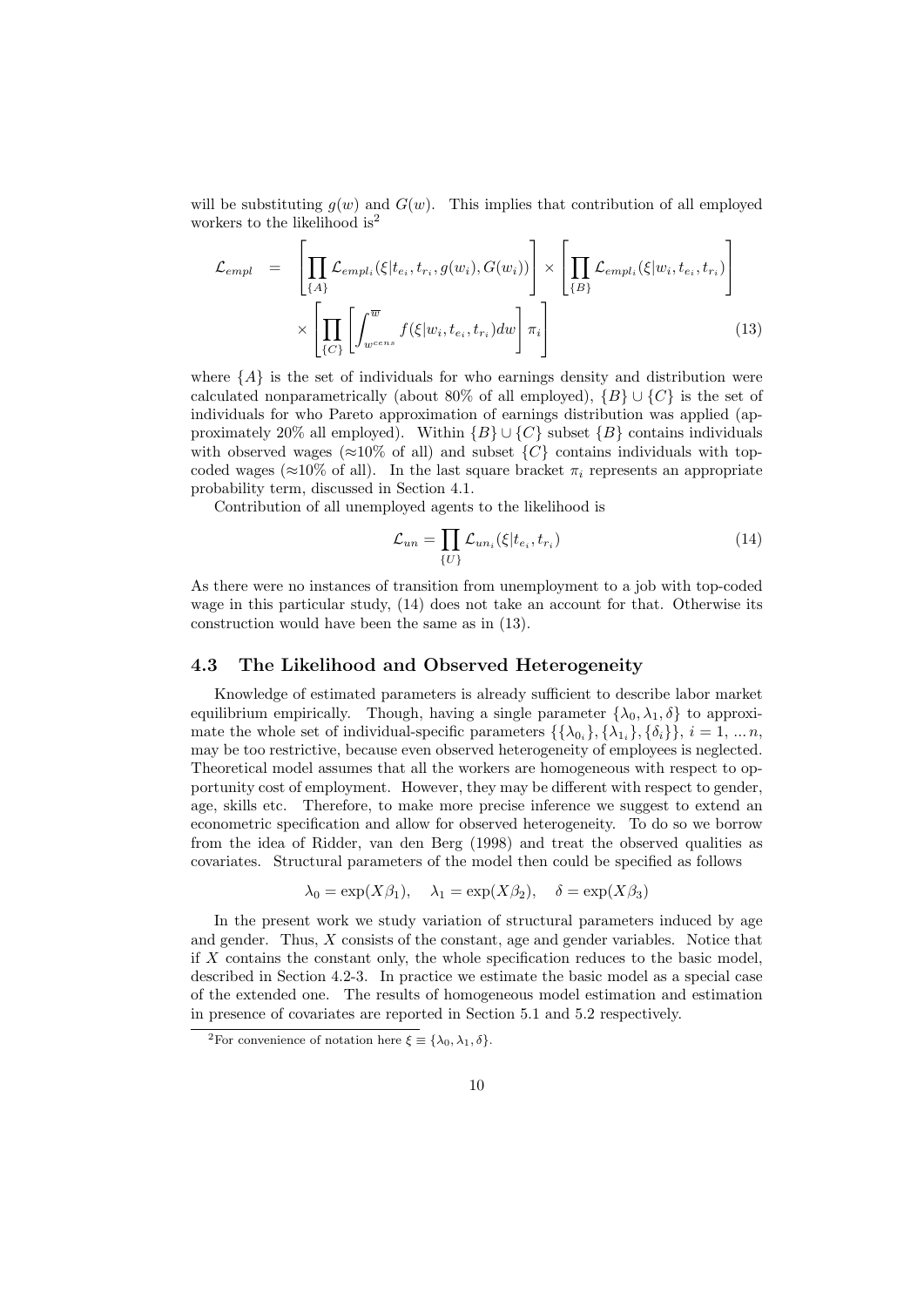#### 5 Estimation Results and Discussion

The model is estimated for data collected at two different time points  $-31.05.88$ and 31.05.94. This allows comparing equilibrium outcomes and on their evolution. In what follows we report the transformed estimation results, which are more suitable for economic interpretation. Immediate results are presented in Table A1 of the Appendix.

#### 5.1 Estimation Results – The Model with Homogeneous Workers

In Table 2 we report the reciprocals of estimated parameters of the model with homogeneous workers. We start our interpretation from unemployment durations. Following Mortensen and Neumann (1988) mean employment duration is just a reciprocal hazard of exit from unemployment  $\lambda_0^{-1}$ . From Table 2 we see that the expected length of unemployment significantly increased from 5.5 to 12 months. This fact may have two possible explanations. On one hand it may become preferable to stay longer in unemployment due to an increased generosity of a benefit system. On the other, however, it may become more difficult to find a job due to an increased competition on the market or cyclicity. According to Winter-Ebmer (1998), even very big increases of benefit duration in Austria are not able to cause proportional (and sometimes even significant) increase in unemployment duration. Furthermore, if we take the ratio of unemployed to employed individuals as an indicator of market activity, we can see that these make 0.103 and 0.098 for 1988 and 1994 respectively. This does not indicate a slowdown of economy in the second period if compared to the first one. Therefore we may conclude that over the last decade the Austrian labor market became more demanding to a quality of workers.

|                 | Sample 1988                               | Sample 1994                               |
|-----------------|-------------------------------------------|-------------------------------------------|
| $1/\lambda_0$   | 5.47210 (0.36245)<br>[4.968, 5.951]       | 12.28694 (0.27535)<br>[11.660, 12.824]    |
| $1/\lambda_1$   | 33.19244 (1.60169)<br>[29.801, 36.682]    | 36.59468 (0.82008)<br>[33.070, 40.204]    |
| $1/\delta$      | 130.75113 (3.09881)<br>[127.657, 133.752] | 119.59049 (2.68002)<br>[116.890, 122.211] |
| log(Likelihood) | $-37246.69$                               | $-45091.92$                               |

Table 2 "Estimated Frictional Parameters"

(standard errors of parameters in parenthesis; bootstrap 95% confidence intervals based on 1000 replications in square brackets)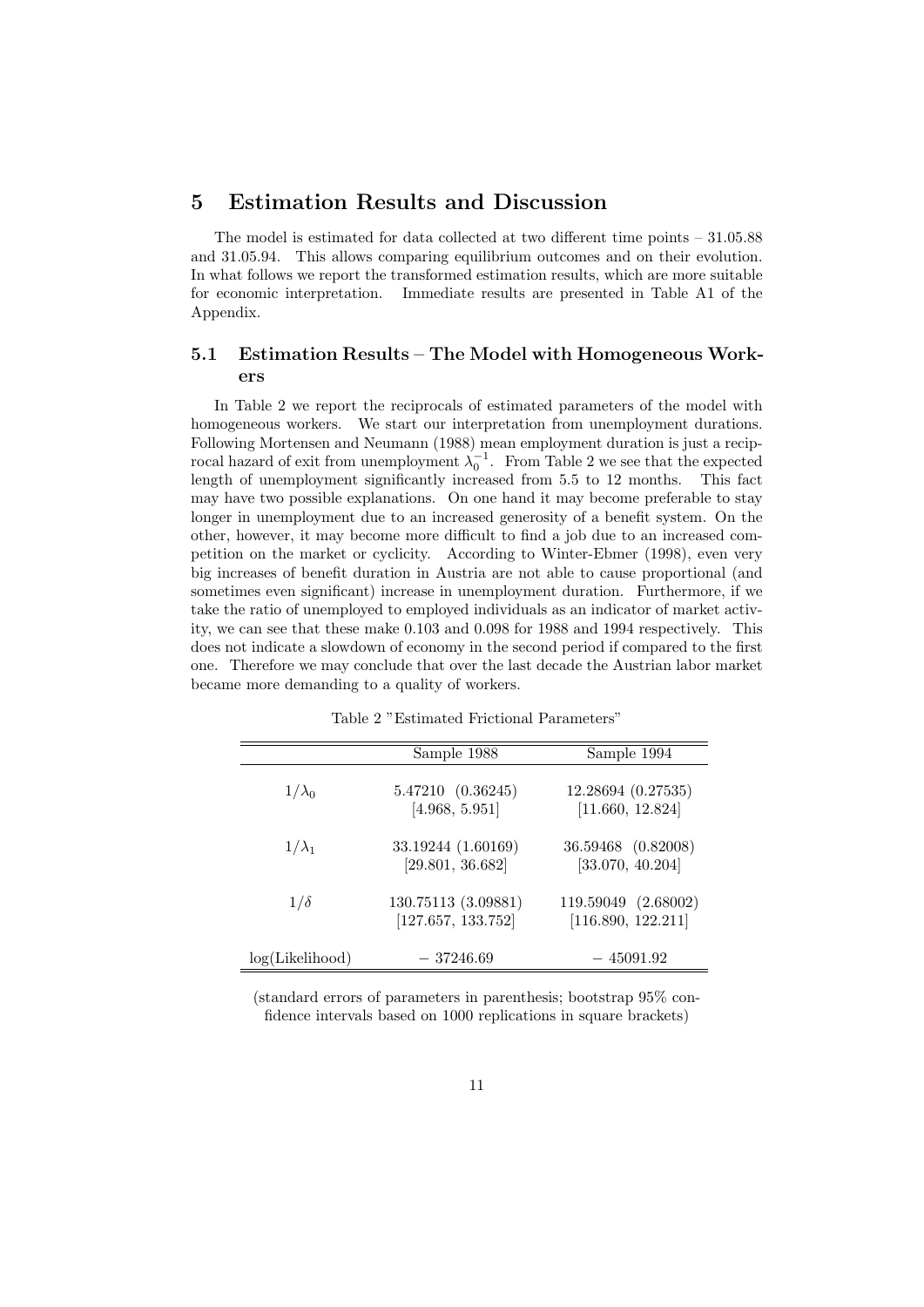Inference about expected employment durations predicted by the model is less straightforward. By the same argument of Mortensen and Neumann (1988) expected job duration is equal to the reciprocal hazard of exit to a better job  $[\lambda_1 \bar{F}(w)]^{-1}$ . So, its calculation now presumes a knowledge of wage offer distribution. Even though it is possible to estimate offer distribution in this setting (see Figures 1-2 of the Appendix), all inference in the existing literature was so far based only on the reciprocal employed search intensity  $\lambda_1^{-1}$ . In the present paper we rather try to consider  $[\lambda_1 \bar{F}(w_i)]^{-1}$ and link job duration with possible wage offer. This extension should give more comprehensive description of the expected duration of employment. To make the estimated expected durations comparable across time we evaluate  $\bar{F}(w_i)$  at the wages, which are the averages of respective wage deciles of the earnings distribution. Table 3 presents the lengths of expected job durations (in months) of an agent, who earns average income of each and every decile. Visual presentation of these results is given in Figure 3 of the Appendix.

| Average Earnings<br>Over Deciles of Earnings<br>Distribution | Expected Job<br>Duration (1988)           | Expected Job<br>Duration (1994)          |
|--------------------------------------------------------------|-------------------------------------------|------------------------------------------|
| $\mathbf{1}$                                                 | 42.43017 (1.70097)<br>[38.852, 45.924]    | 44.34061 (1.85277)<br>[40.599, 47.971]   |
| $\overline{2}$                                               | 64.72474 (2.00067)<br>[60.816, 68.505]    | 62.51731 (2.10056)<br>[58.503, 66.371]   |
| 3                                                            | 93.90406 (2.47684)<br>[89.605, 98.098]    | 86.27050 (2.47232)<br>[81.933, 90.398]   |
| 4                                                            | 133.1867 (3.19751)<br>[128.286, 138.0291] | 116.1938 (2.98851)<br>[111.404, 120.698] |
| 5                                                            | 186.7297 (4.24806)<br>[180.952, 192.634]  | 155.8619 (3.71915)<br>[150.405, 161.018] |
| 6                                                            | 266.2852 (5.87089)<br>[259.004, 273.759]  | 238.1784 (5.31393)<br>[231.376, 244.624] |
| 7                                                            | 395.2196 (8.55978)<br>[385.520, 405.617]  | 337.0235 (7.28666)<br>[328.266, 345.112] |

Table 3 "Estimated Expected Job Durations At Given Income (months)"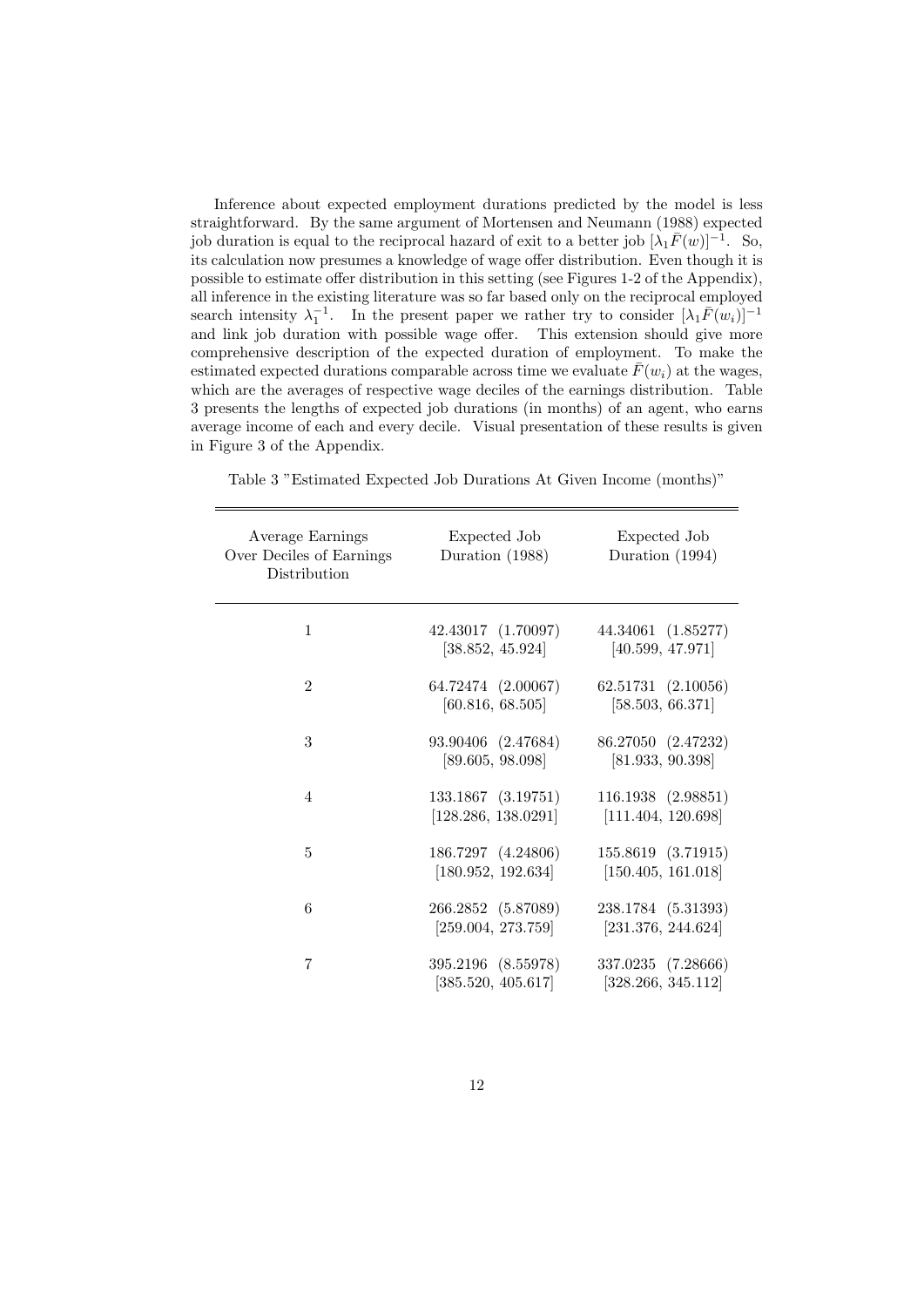|    | 648.1672 (13.9034)<br>[633.532, 663.735]        | 511.3346 (10.8200)<br>[499.527, 522.5928]       |
|----|-------------------------------------------------|-------------------------------------------------|
| 9  | $1335.316 \Leftrightarrow \infty$<br>(28.47675) | $919.9729 \Leftrightarrow \infty$<br>(19.15996) |
| 10 | $3769.770 \Leftrightarrow \infty$<br>(80.25259) | $1967.350 \Leftrightarrow \infty$<br>(40.63293) |

(standard errors of parameters in parenthesis, bootstrap 95% confidence intervals base on 1000 replications in square brackets)

Firstly we notice that expected job duration of agents, whose earnings belong to upper two deciles, exceeds potential job tenure (more than 60 years). This result is quite natural, though. It just tells that people, who earn very high income practically loose an incentive to search for a better job and are happy to stay on the current job forever. Of bigger interest are the results for the rest of the workers. From both Table 3 and Figure 3 we readily obtain the verification of the reduction in mean job durations over the last decade. Thus we match the fact reported earlier by Url and Mayrhuber (1999). In our search equilibrium framework this hypothesis can be also formally tested. Bootstrap confidence intervals for the expected durations indicate that the significant departure from the old mean starts already for those, whose income belongs to the third decile of earnings distribution. Thus, recently nearly 65% of the population revised its expectations about the optimal job duration. The model suggests that such decline is due to the belief that higher wage offer becomes more possible and increased search intensity will therefore be rewarded. This conclusion is furthermore supported by the fact that in 1994 comparatively to 1988 we register a loss of producers monopsony power in wage setting<sup>3</sup> (see Figure 4), which also implies a potentially higher wage offer. Observing further the pattern of changes in the expected job durations we may see that expected job duration of the poorest agents did not reduce, but to the contrary increased. This increase is not significant yet, but it may have an interesting interpretation, implying a strengthening of competition among labor suppliers. Those who are less competitive and earn the lowest wages foresee that it will be difficult to get a better job and so prepare to stay longer in their relatively poor conditions. Such a reverse change could also be interpreted as a possible tendency towards state dependence of low-wage earners.

Detected significant increase in job mobility of the workers, who earn average and higher wages brings us to the next point of our analysis. Namely, we ask a question whether this increase have caused any changes in equilibrium profit of the firms. To answer we inspect a profit ratio of a representative firm. Using (3), (4) and some algebra we write this ratio as

$$
\frac{\pi^*}{\pi} = \frac{M^*/N^*}{M/N} \frac{p^* - w^*}{I_w (p - w)} \left[ \frac{\kappa_0^*(1 + \kappa_0)}{\kappa_0 (1 + \kappa_0^*)} \frac{(1 + \kappa_1^*)(1 + \kappa_1 \bar{F}(w))}{(1 + \kappa_1)(1 + \kappa_1^* \bar{F}^*(w^*))} \right]
$$
(15)

<sup>&</sup>lt;sup>3</sup>Index of monopsony power is defined as  $(p - w)/p$ . See Bontemps et al. (2000) for details.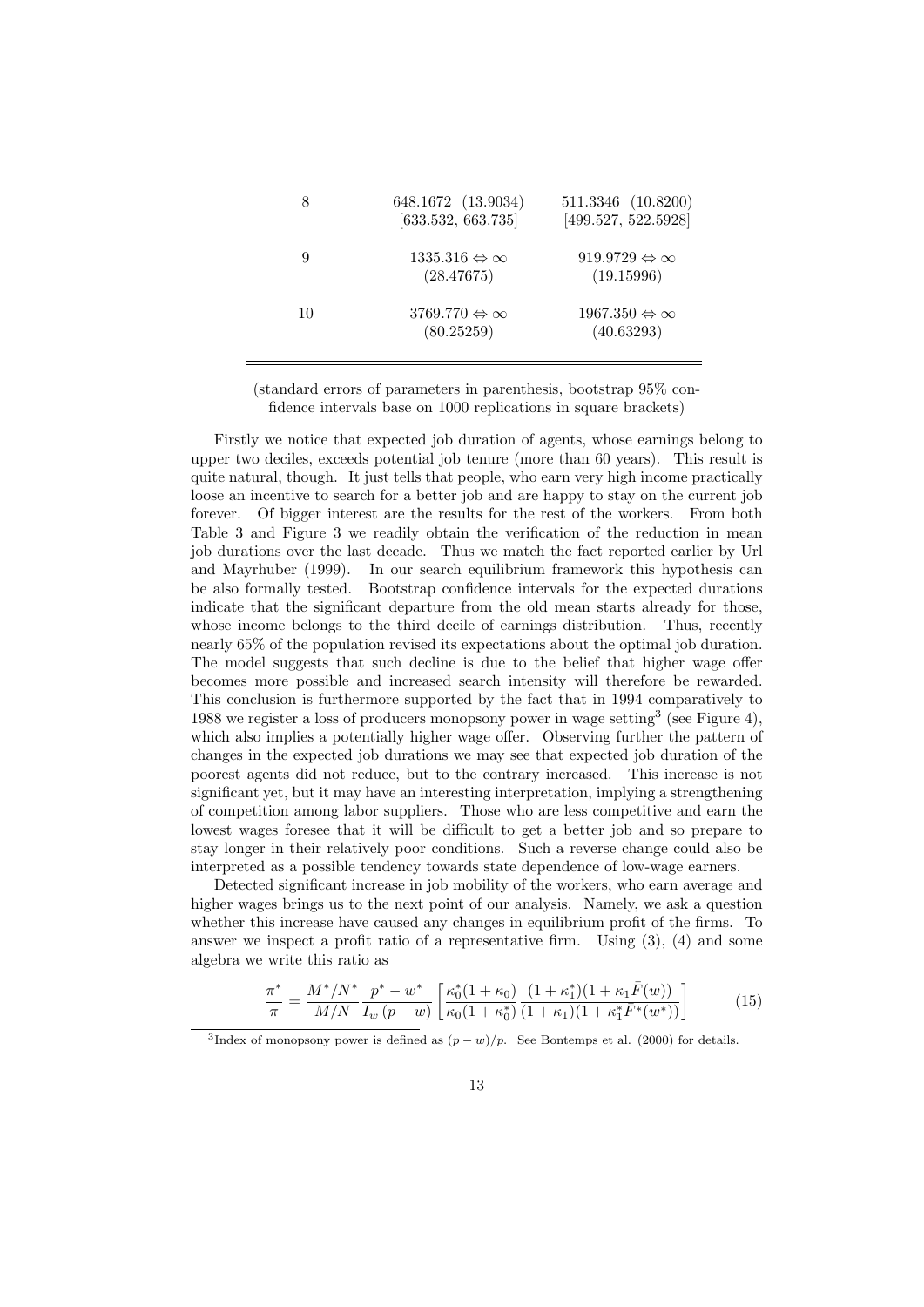where  $\pi^*$  and  $\pi$  are the profits at the two different periods of time (asterisk defines values of 1994). The expression in square brackets is entirely dependent on observed wages, estimated parameters and estimated offer distribution. Productivity in the ratio of productivity-wage differences is available from (5). To make productivity-wage differences comparable the denominator is scaled by the index of agreed minimum wages  $I_w$ . Finally  $M/N$  represents a total labor force over the number of active firms.

Again, the profit ratio is constructed for the ten representative firms that belong to ten different deciles of the support of productivity distribution. Each firm operates on the average productivity of its own decile. From the plot of this ratio (see Appendix, Figure 5) we see that for all firms starting from the third decile profit decline over time is substantial. This behavior is observed along with the increase of labor mobility of the workers who earn wages of the third decile of earnings distribution, and higher. Therefore the main message is that excessive labor mobility may indeed negatively affect producers. Moreover the ratio demonstrates that for the producers who employ more productive, read skilled, labor the loss is higher. Naturally this relationship should not hold for the low-skilled workers since in this case firms do not invest into the human capital of their employees. This fact is also supported by the results. We register no reduction in profits of low-productivity firms.

Thus search equilibrium supports the conjecture of Url and Mayrhuber (1999) about negative relationship between high labor mobility and profitability. Though, we need to notice that in this framework we can not separate the mobility effect from possible exogenous loss of monopsony power.

#### 5.2 Estimation Results – The Model with Observed Heterogeneity

In this part of the work we do not consider firms and focus on the duration dynamics of heterogeneous workers only. We suggest that workers are different with respect to their age and gender and use the specification from Section 4.3 to reestimate the model. Direct estimation results presented in Table A2 of Appendix are again used to recover the expected durations predicted for heterogeneous groups by the model. These durations are reported in Tables 4 and 5 for 1988 and 1994 years respectively.

|  | Table 4 "Expected Durations of Heterogeneous Agents: 1988 (months)" |
|--|---------------------------------------------------------------------|
|--|---------------------------------------------------------------------|

|       |              | Mean Unempl.<br>Duration | Mean Empl.<br>Duration | Mean Waiting Time<br>until Match Break |
|-------|--------------|--------------------------|------------------------|----------------------------------------|
|       | $_{\rm Age}$ |                          |                        |                                        |
| Males |              |                          |                        |                                        |
|       | 30           | 3.016(0.084)             | 142.022 (2.700)        | 102.934(6.465)                         |
|       | 45           | 6.634(0.088)             | 251.169 (5.747)        | 153.230 (6.465)                        |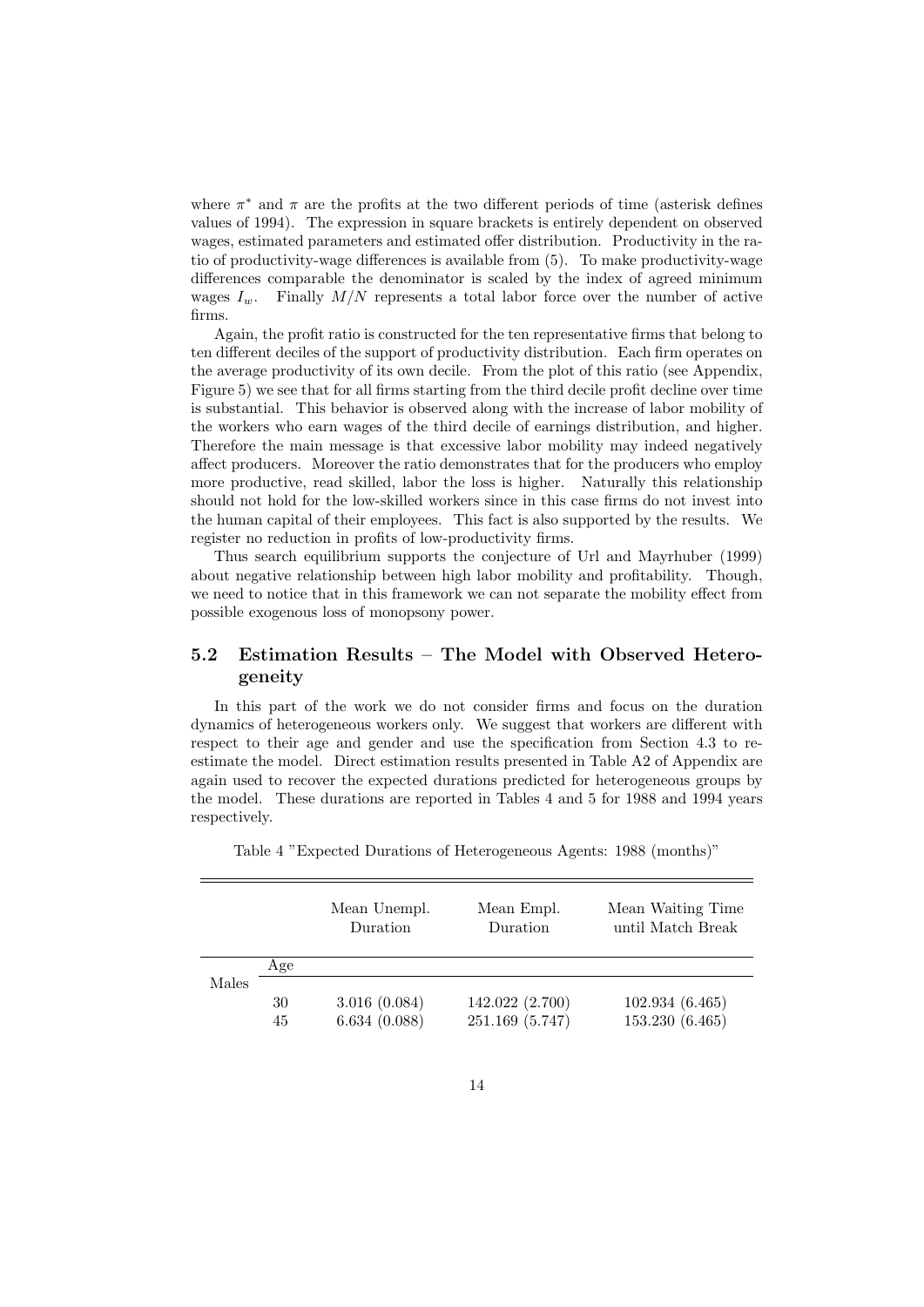| Females |    |               |                    |                 |
|---------|----|---------------|--------------------|-----------------|
|         | 30 | 5.137(0.134)  | 575.467 (2.556)    | 146.271 (6.466) |
|         | 45 | 11.301(0.137) | $1006.91 = \infty$ | 217.743 (6.466) |
|         |    |               | (5.583)            |                 |

(standard errors in parenthesis)

To demonstrate the age effect we evaluate expected durations for both man and women at 30 and 45 noticing that overall effect of age on any duration is positive. This conclusion comes from the negative sign of the age coefficient in  $1/exp(.)$  transformation. The results for expected employment duration presented in Tables 4-5 are computed for both men and women that earn an average income.

|         |     | Mean Unempl.<br>Duration | Mean Empl.<br>Duration | Mean Waiting Time<br>Until Match Break |
|---------|-----|--------------------------|------------------------|----------------------------------------|
|         | Age |                          |                        |                                        |
| Males   |     |                          |                        |                                        |
|         | 30  | 4.662(0.066)             | 157.181 (3.470)        | 77.801 (2.744)                         |
|         | 45  | 13.564 (0.080)           | 285.713 (9.632)        | 150.795 (2.744)                        |
| Females |     |                          |                        |                                        |
|         | 30  | 8.304(0.106)             | 390.218 (3.192)        | 109.526 (2.744)                        |
|         | 45  | 24.160 (0.115)           | $709.31 = \infty$      | 212.285 (2.744)                        |
|         |     |                          | (9.206)                |                                        |

Table 5 "Expected Durations of Heterogeneous Agents: 1994 (months)"

(standard errors in parenthesis)

As it may have been expected we see that within each year males are more mobile than females no matter if employed or unemployed. Moreover, the difference in the length of expected employment duration between men and women is increasing with age of both. This implies that with time females become relatively less ambitious in finding a better job comparatively to males. Moreover, it could be interesting to see that difference in the length of expected unemployment duration between men and women does not depend on age. This implies that attitude to unemployment for both genders remains the same all the time.

A striking result is obtained by looking at the dynamics of male-female job mobility. From the previous analysis we remember the overall reduction in the expected employment duration. Now observing males only we can see that in 1994 comparatively to 1988 their mean job duration did not fall at all. At the same time female expected employment duration experienced about 30% decrease. Thus there were exclusively females who contributed to the above mentioned overall decline. So we may suggest that over the last decade women in the Austrian labor market became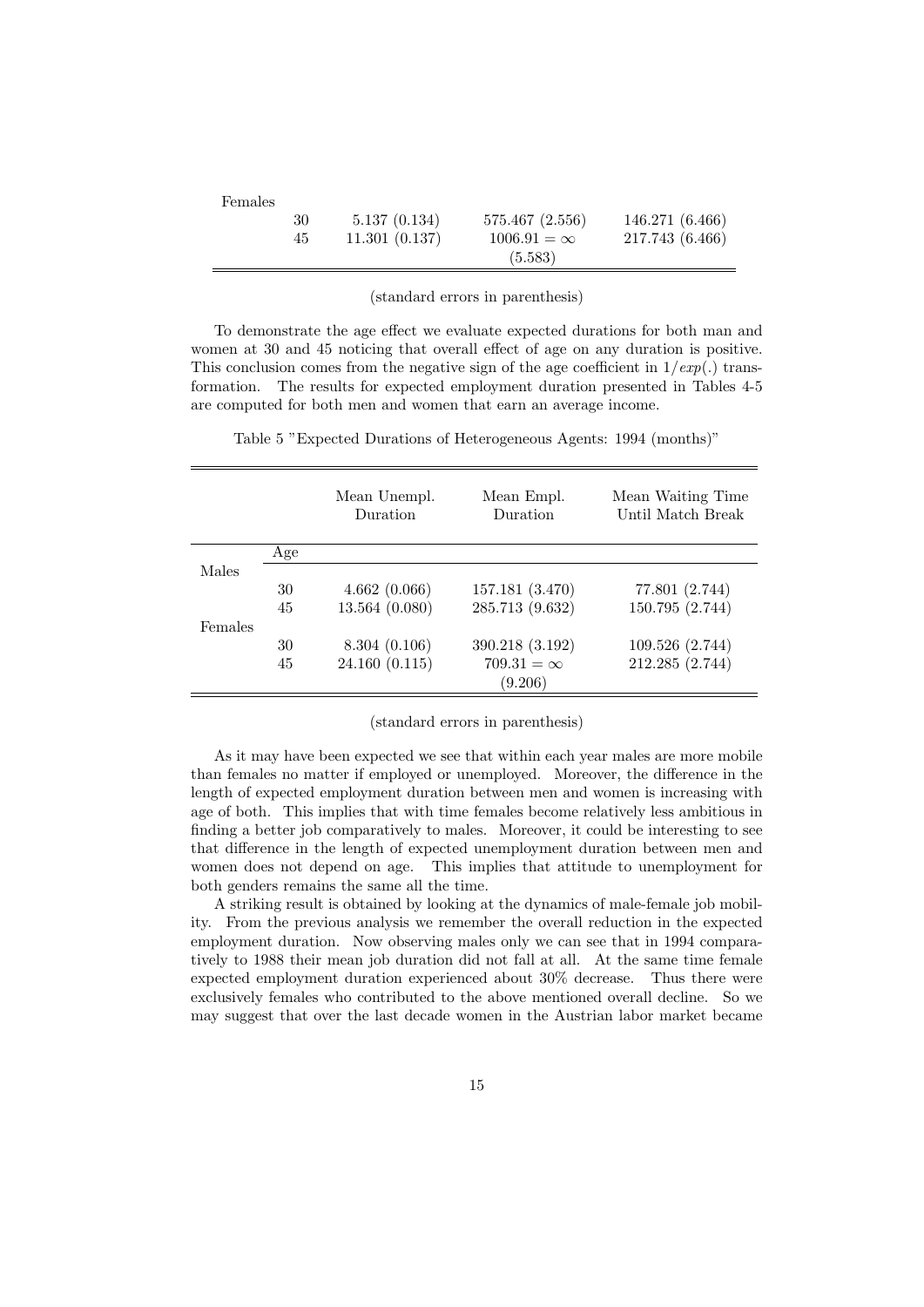more competitive. Alternatively, certain entry barriers in climbing up the career ladder might have been reduced. Be it first or second, this finding in any case positively characterizes the market performance.

#### 5.3 An Attempt of Sensitivity Analysis

The literature on the estimation aspects of search equilibrium models with continuous productivity dispersion is clearly an emerging one. Insofar it was advised to go through a nonparametric procedure for a computational simplicity reasons. It is also believed that nonparametric approach performs better then any parametric alternative. Though neither of existing papers have ever presented a formal justification of these claims. To check whether it is indeed so we compare the estimated wage offer distributions with their parametric counterparts. In the case of wage offer distribution the most natural candidate could be a Pareto family (see Figures 1-2).

| <b>Test</b>            | Sample 1988:<br>$H_0: \ \alpha = w, \ \beta = 3.589$ |                    | Sample 1994<br>$H_0: \ \alpha = w, \ \beta = 3.359$ |                    |
|------------------------|------------------------------------------------------|--------------------|-----------------------------------------------------|--------------------|
|                        | <b>Test Statistic</b>                                | p-Value            | Test Statistic                                      | p-Value            |
| D-Kolmogorov<br>Kuiper | 0.13360<br>0.13872                                   | 0.00000<br>0.00000 | 0.16298<br>0.16425                                  | 0.00000<br>0.00000 |
|                        | <b>Test Statistic</b>                                | 5\% Cr. Value      | Test Statistic                                      | 5\% Cr. Value      |
| Cramer-<br>von Mises   | 3.68023                                              | 0.461              | 5.1412                                              | 0.461              |

Table 6 "Tests of Goodness of Fit for the Wage Offer Distribution"

In Table 6 we present the results of testing the wage offer distribution against  $Pareto(w, \alpha)$ , where scale parameter of Pareto distribution is fixed to the lowest wage paid and shape parameter is the one that minimizes the reported statistics. The decision is based on Kolmogorov D, Kuiper and Cramer-von Mises test statistics. All three tests uniformly reject the hypothesis of the equivalence of assumed and calculated distributions. This leads to a conclusion that estimation results are indeed sensitive to the distributional assumptions on  $F(w)$  (alternatively  $\Gamma(p)$ ). So we justify that consistent estimation of the parameters of interest may not be insured unless the nonparametric procedure is applied.

#### 6 Concluding Remarks

In the present work we use a search equilibrium model with continuous productivity dispersion to describe empirically the dynamics of the Austrian labor market.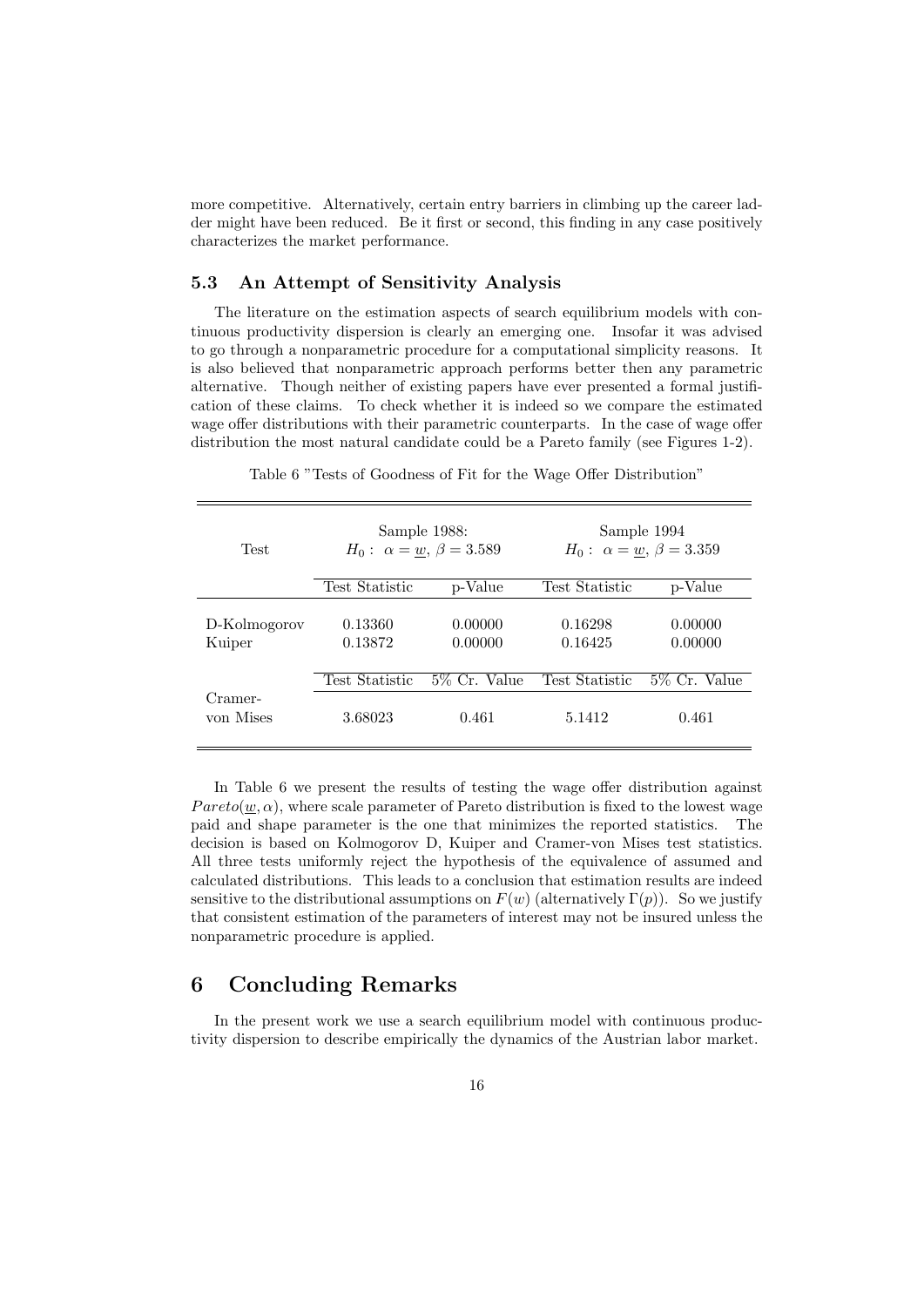It turns out that the model does well in tracking changes in firms profitability and explanation of their possible reason – excessive labor mobility and changes in market power of the parties. This makes it superior to the empirical duration models, mostly applicable to the description of the labor supply side only. The model is also competitive in explanation of the variations in the mean employment and unemployment durations. Specifically it provides a clear-cut inference on the mean employment durations and their dependence on the offered wages. This advantage allows us to study in details labor mobility of workers and analyze career advancement.

The work discovers that over the last decade competition on the labor supply side of the Austrian labor market became stronger, which increased frictions in unemployed search. It also indicates significant changes in employed search, which was naturally expected given the results on big declines in employment durations available from the empirical literature. Further investigations that take into account observed heterogeneity of workers indicate that these changes happened mostly due to the enhanced activity in the employed female search. This is certainly a positive tendency in the labor market performance. Discovered shifts in labor mobility and relative loss of producers monopsony power explain the subsequent decline in profits, enjoyed by employers due to their more advantageous position on the market previously. Eventually, the model warns about possible state dependence tendency among low-paid workers and outlines the group of those at risk.

Satisfactory overall fit of the model to the collected data suggests that estimated structural parameters can be as well used for calibration of search equilibrium models and subsequent policy simulations. This makes the model especially attractive for the future studies of labor markets.

#### References

- [1] Bontemps, C., Robin, J.-M. and G. van den Berg, 1999, An Empirical Equilibrium Job Search Model with Search On-The-Job and Heterogeneous Workers and Firms, International Economic Review 40, 1039-1074.
- [2] Bontemps, C., Robin, J.-M. and G. van den Berg, 2000, Equilibrium Search with Continuous Productivity Dispersion: Theory and Nonparametric Estimation, International Economic Review 44, 305-358.
- [3] Bowlus, A., Kiefer, N. and G. Neumann, 1995, Estimation of Equilibrium Wage Distributions with Heterogeneity, Journal of Applied Econometrics 10, S119- S131.
- [4] Bowlus, A., Kiefer, N. and G. Neumann, 1995, Equilibrium Search Models and the Transition from School to Work, International Economic Review 42, 317-343.
- [5] Burdett, K. and D. Mortensen, 1998, Wage Differentials, Employer Size and Unemployment, International Economic Review 39, 257-273.
- [6] Fichtenbaum, R. and H. Shahidi, 1988, Truncation Bias and the Measurement of Income Inequality, Journal of Business and Economic Statistics 6, 335-337.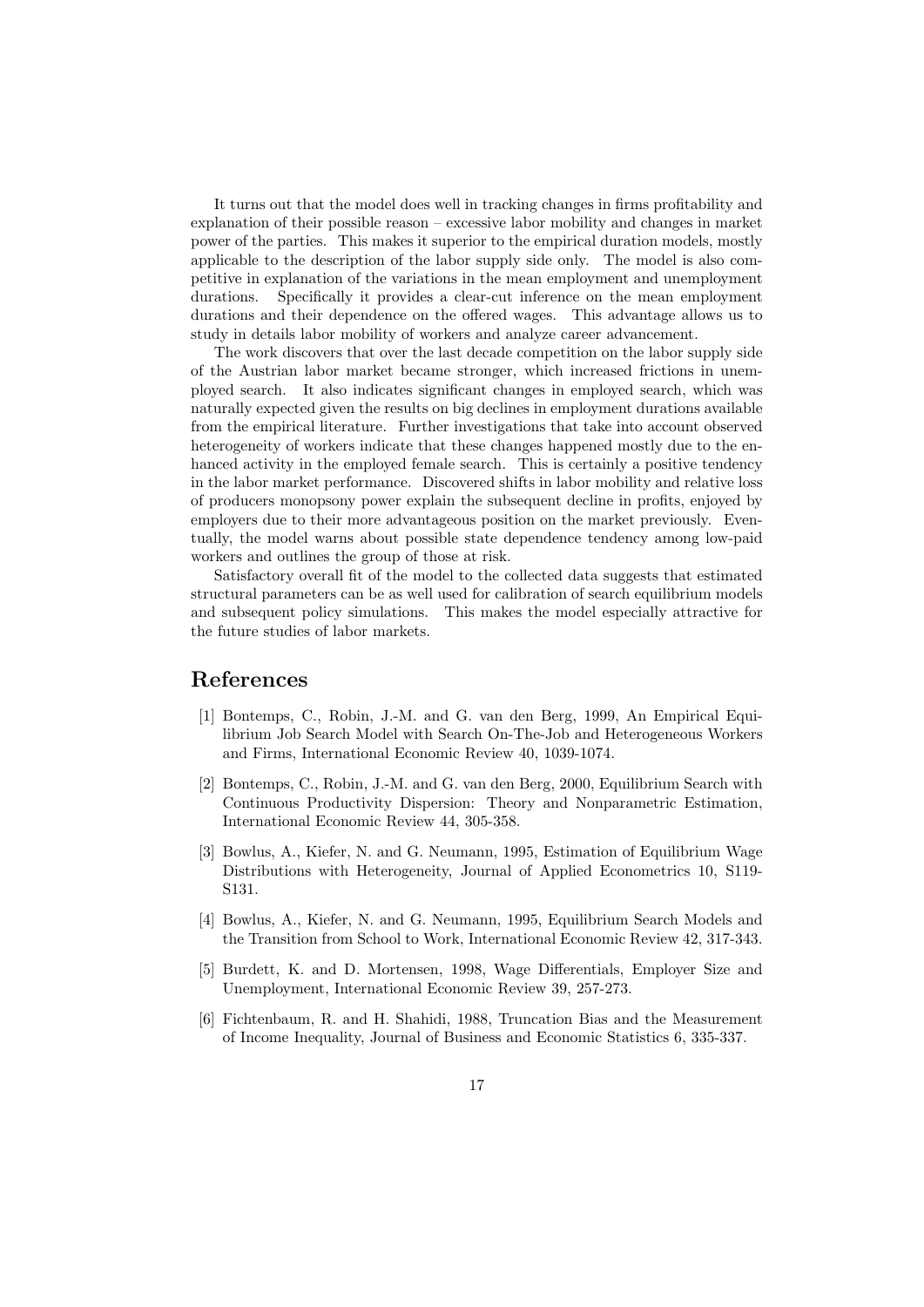- [7] Guerre, E., Perrigne, I. and Q. Vuong, 2000, Optimal Nonparametric Estimation of First-Price Auctions, Econometrica 68, 525-574.
- [8] Koning, P., Ridder, G. and G. van den Berg, 1995, Structural and Frictional Unemployment in an Equilibrium Search Model with Heterogeneous Agents, Journal of Applied Econometrics 10, S133-S151.
- [9] Lancaster, T., 1990, The Econometric Analysis of Transition Data (Cambridge University Press).
- [10] Mayrhuber, C. and T. Url, 1999, Short Employment Duration Dominates on the Austrian labor Market, WIFO Monatsberichte 10, 693-703 (in German).
- [11] Mortensen, D. and G. Neumann, 1988, Estimating Structural Models of Unemployment and Job Duration, in: Barnett et al., eds., Dynamic Econometric Modelling, (Cambridge University Press) 335-355.
- [12] Padgett, W., 1988, Nonparametric Estimation of Density and Hazard Rate Functions when Samples Are Censored, in: Krishnaiah, P., Rao, C., R., eds., Handbook of Statistics, vol. 7, (North Holland, Amsterdam) 313-332.
- [13] Ridder, G., 1984, Distribution of Single Spell Duration Data, in: Neumann et al., eds., Studies in labor Market Dynamics, (Springer) 45-71.
- [14] Ridder, G. and G. van den Berg, 1998, An Empirical Equilibrium Search Model of the Labor Market, Econometrica 66, 1183-1221.
- [15] Winter-Ebmer, R., 1998, Potential Unemployment Benefit Duration and Spell Length: Lessons from a Quasi-Experiment in Austria, Oxford Bulletin of Economics and Statistics 60, 33-45.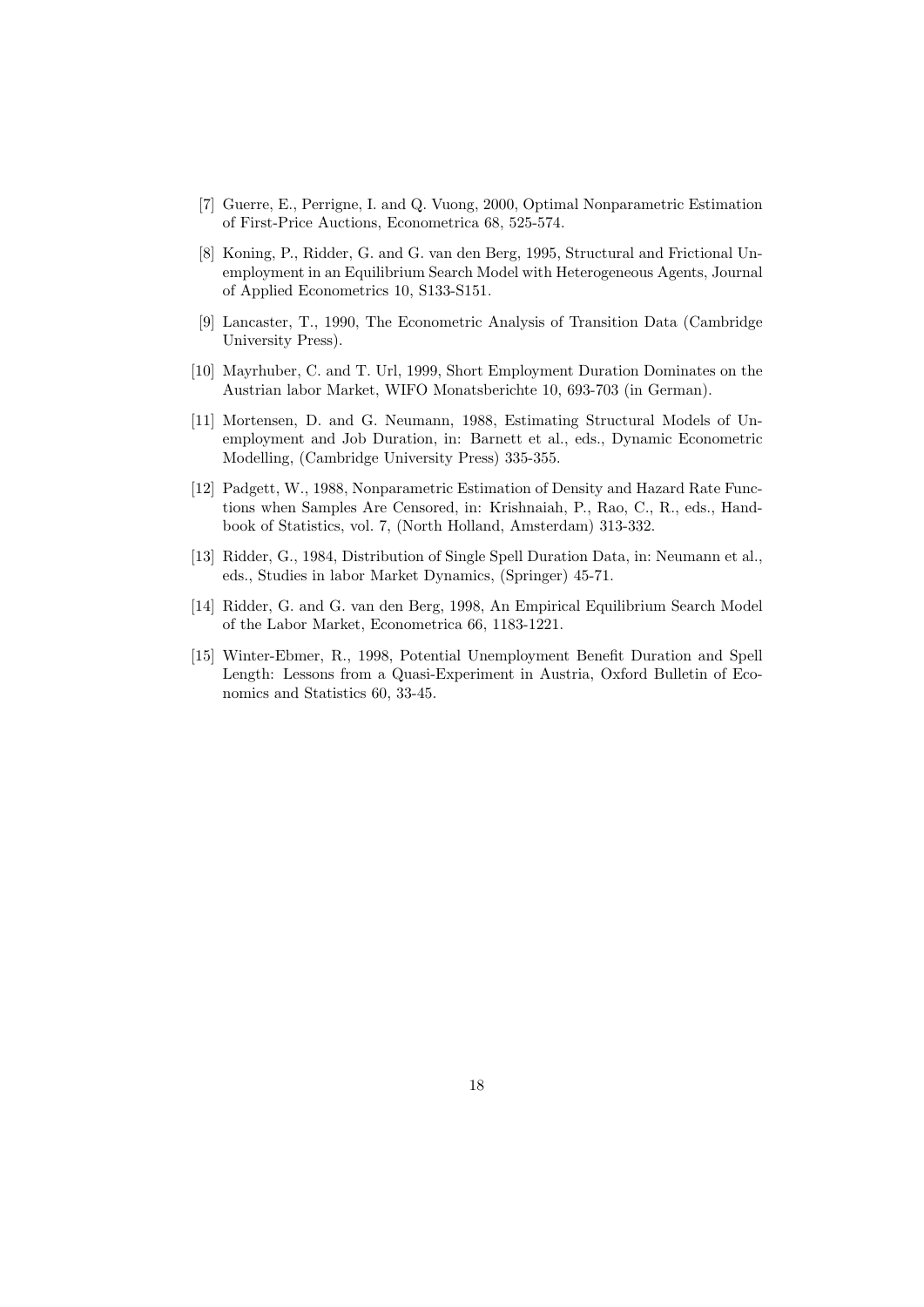# 7 Appendix

|                 |            | Sample 1988                      |            | Sample 1994 |
|-----------------|------------|----------------------------------|------------|-------------|
|                 | Parameters | Std. Errors                      | Parameters | Std. Errors |
| $\beta_1$       | $-1.69966$ | 0.06624                          | $-2.50854$ | 0.04287     |
| $\beta_2$       | $-3.50232$ | 0.04825                          | $-3.59990$ | 0.04811     |
| $\beta_3$       | $-4.87330$ | 0.02370                          | $-4.78407$ | 0.02241     |
| Log(Likelihood) |            | $-37246.69070$<br>$-45091.92039$ |            |             |

Table A.1 "Estimation Results – Homogeneous Model"

Parameterization:  $\lambda_0 = \exp{\{\beta_1\}}, \lambda_1 = \exp{\{\beta_2\}}, \delta = \exp{\{\beta_3\}}.$ 

Table A.2 "Estimation Results – Extension for Observed Heterogeneity"

|             |                 |            | Sample 1988    |            | Sample $1994$  |
|-------------|-----------------|------------|----------------|------------|----------------|
|             |                 | Parameters | Std. Errors    | Parameters | Std. Errors    |
|             |                 |            |                |            |                |
|             | Constant        | $-0.05977$ | 0.03024        | 0.01922    | 0.03179        |
| $\beta_1$ : | Age             | $-0.05256$ | 0.00292        | $-0.07120$ | 0.00197        |
|             | Gender          | 0.53272    | 0.12923        | 0.57728    | 0.09965        |
|             |                 |            |                |            |                |
|             | Constant        | $-2.83424$ | 0.20030        | $-2.66590$ | 0.18967        |
| $\beta_2$ : | Age             | $-0.03801$ | 0.00578        | $-0.03984$ | 0.00519        |
|             | Gender          | 1.39920    | 0.11067        | 0.90931    | 0.10455        |
|             |                 |            |                |            |                |
|             | Constant        | $-4.18976$ | 0.09795        | $-3.37264$ | 0.09410        |
| $\beta_3$ : | Age             | $-0.02652$ | 0.00261        | $-0.04412$ | 0.00244        |
|             | Gender          | 0.35138    | 0.05145        | 0.34201    | 0.05457        |
|             |                 |            |                |            |                |
|             | Log(Likelihood) |            | $-36965.83297$ |            | $-44659.35000$ |

Parameterization:  $\lambda_0 = \exp{\{\mathbf{x}\beta_1\}}, \lambda_1 = \exp{\{\mathbf{x}\beta_2\}}, \delta = \exp{\{\mathbf{x}\beta_3\}}.$  $\mathbf{x} = \{\text{Constant}, \text{Age}, \text{Gender}\}\$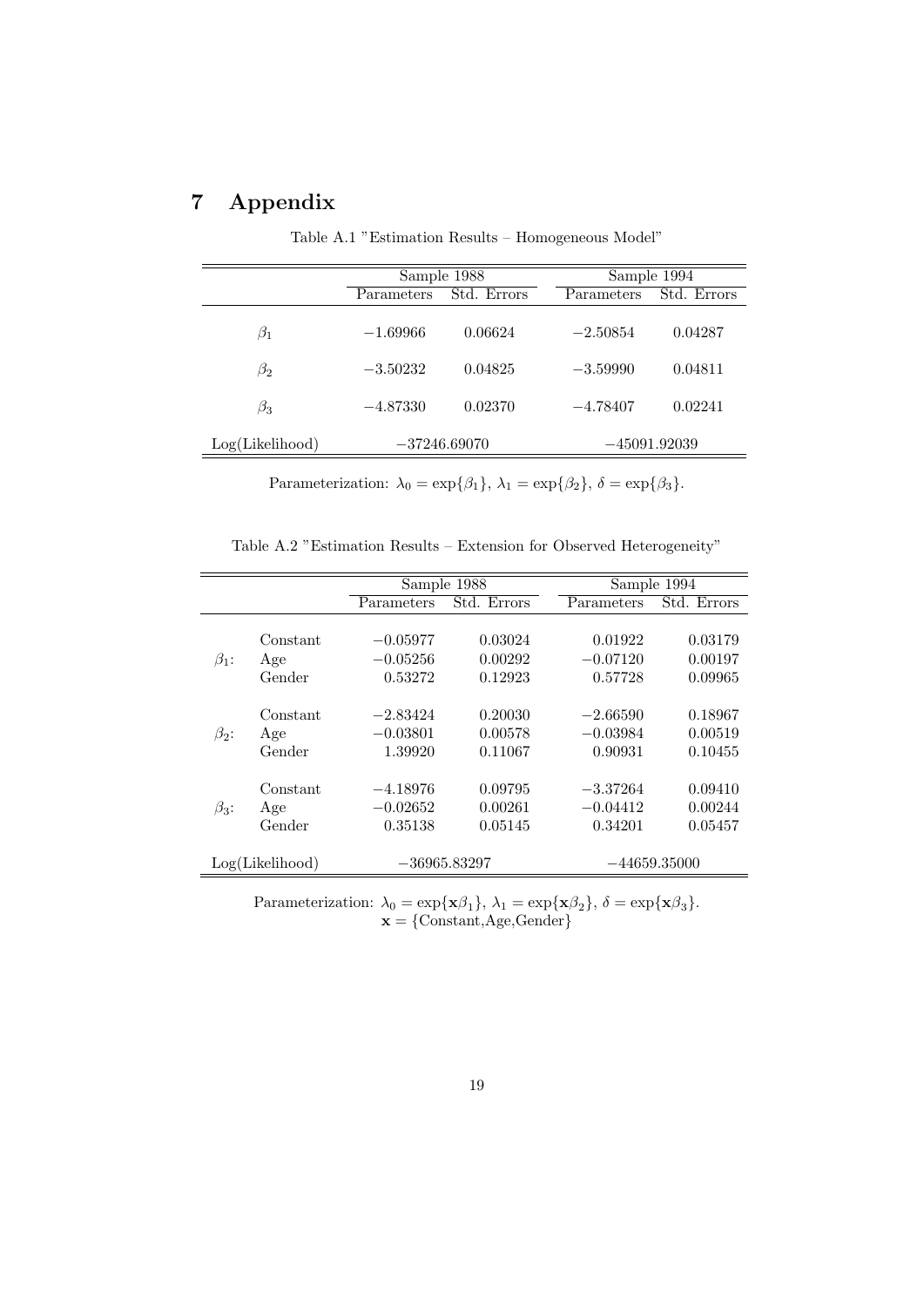

Graph 1 , Wage Offer and Earnings Densities for Two Samples"

Graph 2 "Wage Offer and Earnings Distributions for Two Samples"

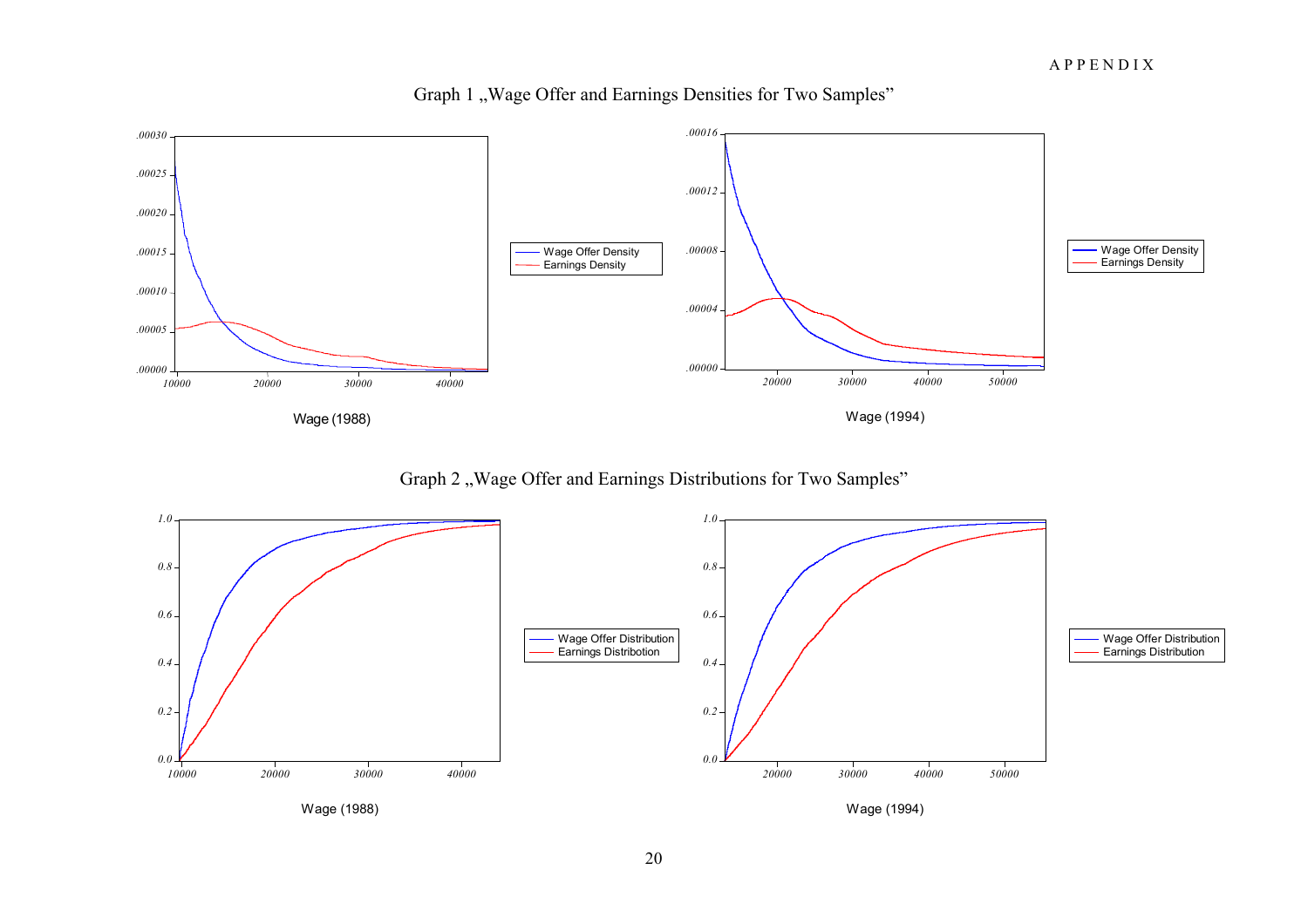



- *(confidence bounds for durations in 1988)*
- *Expected Job Duration (1988)*
- *(confidence bounds for durations in 1994)*
- *Expected Job Duration (1994)*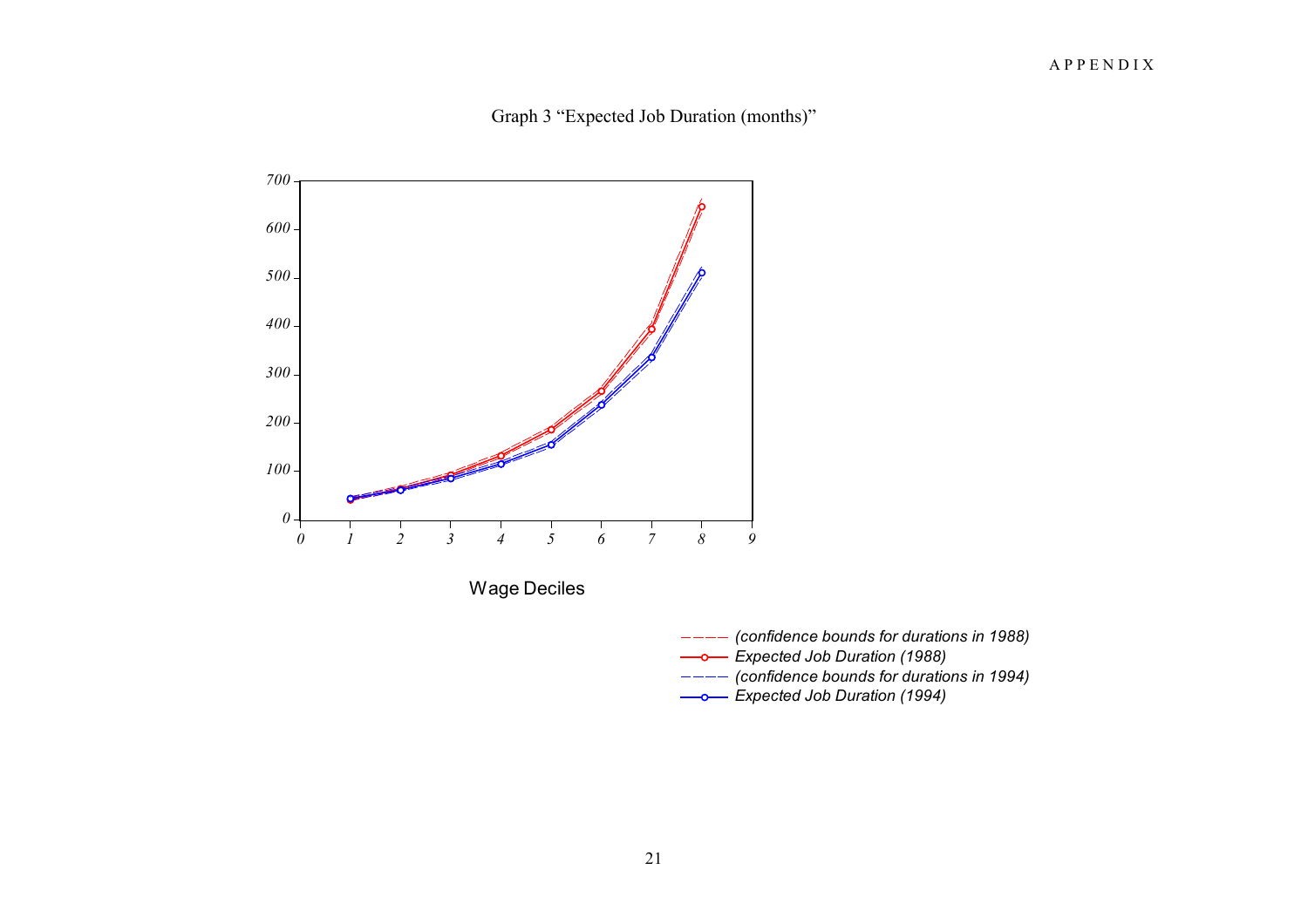



Graph 5 "Profit Ratio Plot"



Productivity Deciles